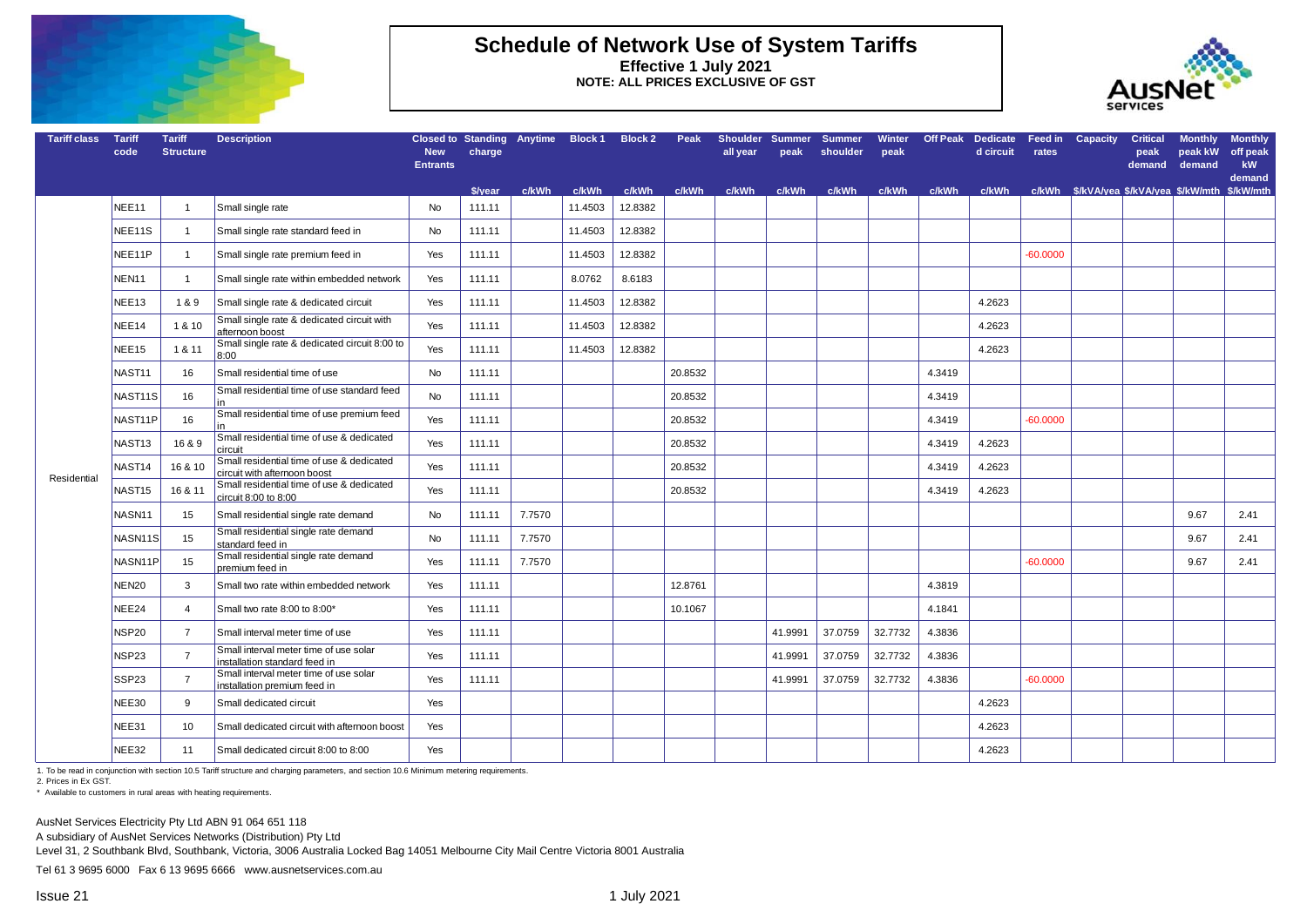

## **Schedule of Network Use of System Tariffs Effective 1 July 2021 NOTE: ALL PRICES EXCLUSIVE OF GST**



| <b>Tariff class</b> | Tariff<br>code     | <b>Tariff</b><br><b>Structure</b> | <b>Description</b>                                                      | Closed to Standing Anytime Block 1<br><b>New</b><br><b>Entrants</b> | charge  |         |         | <b>Block 2</b> | Peak    | Shoulder Summer<br>all year | peak    | <b>Summer</b><br>shoulder | <b>Winter</b><br>peak |        | <b>Off Peak Dedicate</b><br>d circuit | Feed in<br>rates | <b>Capacity</b> | <b>Critical</b><br>peak<br>demand | <b>Monthly</b><br>peak kW<br>demand | <b>Monthly</b><br>off peak<br><b>kW</b><br>demand |
|---------------------|--------------------|-----------------------------------|-------------------------------------------------------------------------|---------------------------------------------------------------------|---------|---------|---------|----------------|---------|-----------------------------|---------|---------------------------|-----------------------|--------|---------------------------------------|------------------|-----------------|-----------------------------------|-------------------------------------|---------------------------------------------------|
|                     |                    |                                   |                                                                         |                                                                     | \$/vear | c/kWh   | c/kWh   | c/kWh          | c/kWh   | c/kWh                       | c/kWh   | c/kWh                     | c/kWh                 | c/kWh  | c/kWh                                 |                  |                 |                                   |                                     |                                                   |
|                     | NEE <sub>12</sub>  | $\overline{1}$                    | Small single rate                                                       | No                                                                  | 111.11  |         | 15.5386 | 18.2667        |         |                             |         |                           |                       |        |                                       |                  |                 |                                   |                                     |                                                   |
|                     | NEE12S             | $\overline{1}$                    | Small single rate standard feed in                                      | No                                                                  | 111.11  |         | 15.5386 | 18.2667        |         |                             |         |                           |                       |        |                                       |                  |                 |                                   |                                     |                                                   |
|                     | NEE12P             | $\overline{1}$                    | Small single rate premium feed in                                       | Yes                                                                 | 111.11  |         | 15.5386 | 18.2667        |         |                             |         |                           |                       |        |                                       | $-60.0000$       |                 |                                   |                                     |                                                   |
|                     | NEN12              | $\overline{1}$                    | Small single rate within embedded network                               | Yes                                                                 | 111.11  |         | 20.6179 | 23.5741        |         |                             |         |                           |                       |        |                                       |                  |                 |                                   |                                     |                                                   |
|                     | NEE16              | 1&9                               | Small single rate & dedicated circuit                                   | Yes                                                                 | 111.11  |         | 15.5386 | 18.2667        |         |                             |         |                           |                       |        | 4.2623                                |                  |                 |                                   |                                     |                                                   |
|                     | NEE17              | 1 & 10                            | Small single rate & dedicated circuit with<br>afternoon boost           | Yes                                                                 | 111.11  |         | 15.5386 | 18.2667        |         |                             |         |                           |                       |        | 4.2623                                |                  |                 |                                   |                                     |                                                   |
|                     | NEE18              | 1 & 11                            | Small single rate & dedicated circuit 8:00 to<br>8:00                   | Yes                                                                 | 111.11  |         | 15.5386 | 18.2667        |         |                             |         |                           |                       |        | 4.2623                                |                  |                 |                                   |                                     |                                                   |
|                     | NAST <sub>12</sub> | 17                                | Small business time of use                                              | No                                                                  | 111.11  |         |         |                | 17.5087 |                             |         |                           |                       | 4.2656 |                                       |                  |                 |                                   |                                     |                                                   |
|                     | NAST12S            | 17                                | Small business time of use standard feed in                             | No                                                                  | 111.11  |         |         |                | 17.5087 |                             |         |                           |                       | 4.2656 |                                       |                  |                 |                                   |                                     |                                                   |
|                     | NAST12P            | 17                                | Small business time of use premium feed in                              | Yes                                                                 | 111.11  |         |         |                | 17.5087 |                             |         |                           |                       | 4.2656 |                                       | $-60.0000$       |                 |                                   |                                     |                                                   |
| Small industrial    | NASN <sub>12</sub> | 15                                | Small business single rate demand                                       | No                                                                  | 111.11  | 14.0364 |         |                |         |                             |         |                           |                       |        |                                       |                  |                 |                                   | 9.22                                | 2.30                                              |
| & commercial        | NASN12S            | 15                                | Small business single rate demand<br>standard feed in                   | <b>No</b>                                                           | 111.11  | 14.0364 |         |                |         |                             |         |                           |                       |        |                                       |                  |                 |                                   | 9.22                                | 2.30                                              |
|                     | NASN12P            | 15                                | Small business single rate demand<br>premium feed in                    | Yes                                                                 | 111.11  | 14.0364 |         |                |         |                             |         |                           |                       |        |                                       | $-60.0000$       |                 |                                   | 9.22                                | 2.30                                              |
|                     | NASN19             | 15                                | Business > 40 MWh single rate demand                                    | No                                                                  | 111.11  | 15.8597 |         |                |         |                             |         |                           |                       |        |                                       |                  |                 |                                   | 7.38                                | 1.84                                              |
|                     | NASN21             | 2                                 | Business > 40 MWh two rate demand                                       | No                                                                  | 111.11  |         |         |                | 15.8384 |                             |         |                           |                       | 4.0708 |                                       |                  |                 |                                   | 7.38                                | 1.84                                              |
|                     | <b>NASN2S</b>      | 2                                 | Business > 40 MWh two rate demand<br>standard feed in                   | <b>No</b>                                                           | 111.11  |         |         |                | 15.8384 |                             |         |                           |                       | 4.0708 |                                       |                  |                 |                                   | 7.38                                | 1.84                                              |
|                     | NASN2P             | 2                                 | Business > 40 MWh two rate demand<br>premium feed in                    | Yes                                                                 | 111.11  |         |         |                | 15.8384 |                             |         |                           |                       | 4.0708 |                                       | $-60.0000$       |                 |                                   | 7.38                                | 1.84                                              |
|                     | NEN21              | $\mathbf{3}$                      | Small two rate within embedded network                                  | Yes                                                                 | 111.11  |         |         |                | 13.9895 |                             |         |                           |                       | 6.2117 |                                       |                  |                 |                                   |                                     |                                                   |
|                     | <b>NSP21</b>       | $\overline{7}$                    | Small interval meter time of use                                        | Yes                                                                 | 111.11  |         |         |                |         |                             | 41.3960 | 36.5482                   | 32.3114               | 4.3322 |                                       |                  |                 |                                   |                                     |                                                   |
|                     | NSP27              | $\overline{7}$                    | Small interval meter low peak time of use                               | Yes                                                                 | 111.11  |         |         |                |         |                             | 24.3994 | 21.7097                   | 19.3603               | 7.0075 |                                       |                  |                 |                                   |                                     |                                                   |
|                     | SSP27              | $\overline{7}$                    | Small interval meter time of use solar<br>installation standard feed in | Yes                                                                 | 111.11  |         |         |                |         |                             | 24.3994 | 21.7097                   | 19.3603               | 7.0075 |                                       |                  |                 |                                   |                                     |                                                   |
|                     | SSP21              | $\overline{7}$                    | Small interval meter time of use solar<br>installation premium feed in  | Yes                                                                 | 111.11  |         |         |                |         |                             | 24.3994 | 21.7097                   | 19.3603               | 7.0075 |                                       | $-60.0000$       |                 |                                   |                                     |                                                   |

AusNet Services Electricity Pty Ltd ABN 91 064 651 118

A subsidiary of AusNet Services Networks (Distribution) Pty Ltd

Level 31, 2 Southbank Blvd, Southbank, Victoria, 3006 Australia Locked Bag 14051 Melbourne City Mail Centre Victoria 8001 Australia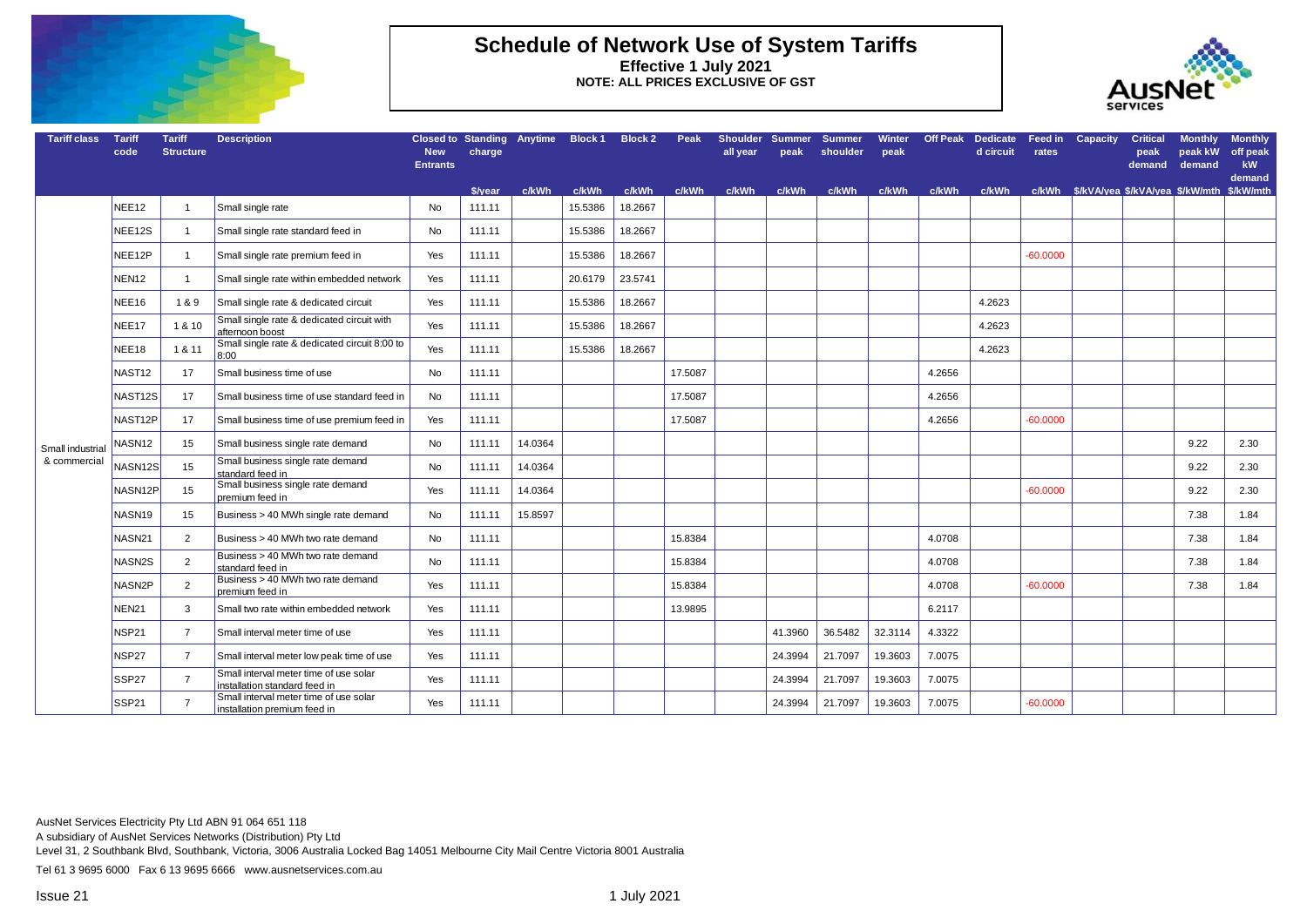

#### **Schedule of Network Use of System Tariffs Effective 1 July 2021 NOTE: ALL PRICES EXCLUSIVE OF GST**



| <b>Tariff class</b>              | <b>Tariff</b><br>code | <b>Tariff</b><br><b>Structure</b> | <b>Description</b>                                                        | <b>New</b><br><b>Entrants</b> | Closed to Standing Anytime Block 1 Block 2<br>charge |         |       |       | Peak    | all vear | peak    | Shoulder Summer Summer<br>shoulder | peak    |        | d circuit | rates | Winter Off Peak Dedicate Feed in Capacity Critical | demand | <b>Monthly</b><br>neak kW<br>demand | <b>Monthly</b><br>off peak<br>kW<br>demand |
|----------------------------------|-----------------------|-----------------------------------|---------------------------------------------------------------------------|-------------------------------|------------------------------------------------------|---------|-------|-------|---------|----------|---------|------------------------------------|---------|--------|-----------|-------|----------------------------------------------------|--------|-------------------------------------|--------------------------------------------|
|                                  |                       |                                   |                                                                           |                               | \$/vear                                              | c/kWh   | c/kWh | c/kWh | c/kWh   | c/kWh    | c/kWh   | c/kWh                              | c/kWh   | c/kWh  | c/kWh     |       | c/kWh \$/kVA/yea \$/kVA/yea \$/kW/mth              |        |                                     | \$/kW/mth                                  |
|                                  | NEE40                 | 6                                 | Medium single rate                                                        | Yes                           | 111.11                                               | 25.1286 |       |       |         |          |         |                                    |         |        |           |       |                                                    |        |                                     |                                            |
|                                  | NEE41                 | 6 & 9                             | Medium single rate & dedicated circuit                                    | Yes                           | 111.11                                               | 25.1286 |       |       |         |          |         |                                    |         |        | 4.2623    |       |                                                    |        |                                     |                                            |
|                                  | NEE42                 | 6 & 10                            | Medium single rate & dedicated circuit with<br>afternoon boost            | Yes                           | 111.11                                               | 25.1286 |       |       |         |          |         |                                    |         |        | 4.2623    |       |                                                    |        |                                     |                                            |
|                                  | NEE43                 | 6 & 11                            | Medium single rate & dedicated circuit 8:00<br>to 8:00                    | Yes                           | 111.11                                               | 25.1286 |       |       |         |          |         |                                    |         |        | 4.2623    |       |                                                    |        |                                     |                                            |
| Medium                           | NEE51                 | 3                                 | Medium two rate                                                           | Yes                           | 111.11                                               |         |       |       | 22.0647 |          |         |                                    |         | 5.1455 |           |       |                                                    |        |                                     |                                            |
| industrial &                     | NEE52                 | 3                                 | Medium unmetered                                                          | <b>No</b>                     |                                                      |         |       |       | 19.3366 |          |         |                                    |         | 9.5077 |           |       |                                                    |        |                                     |                                            |
| commercial                       | NEE55                 | 12                                | Medium snowfields                                                         | No                            | 325.40                                               |         |       |       | 16.5799 |          |         |                                    |         | 4.6352 |           |       |                                                    |        |                                     |                                            |
|                                  | <b>NSP55</b>          | $\overline{7}$                    | Medium interval meter time of use<br>snowfields                           | No                            | 325.40                                               |         |       |       |         |          | 40.5595 | 35.7497                            | 31.5462 | 2.9097 |           |       |                                                    |        |                                     |                                            |
|                                  | NSP56                 | 18                                | Medium critical peak demand 160 MWh to<br>400 MWh                         | No                            | 2,925.99                                             |         |       |       | 13.0479 | 10.0632  |         |                                    |         | 4.3287 |           |       | 19.10                                              | 31.84  |                                     |                                            |
|                                  | NEN56                 | 13                                | Medium critical peak demand 160 MWh to<br>400 MWh within embedded network | Yes                           | 2,925.99                                             |         |       |       | 10.8727 | 8.2052   |         |                                    |         | 4.3931 |           |       | 19.10                                              | 31.84  |                                     |                                            |
|                                  | NEE60                 | 5                                 | Medium seven day two rate                                                 | Yes                           | 325.40                                               |         |       |       | 12.1513 |          |         |                                    |         | 4.4977 |           |       |                                                    |        |                                     |                                            |
|                                  | NEE74                 | $\mathbf{3}$                      | Large two rate                                                            | Yes                           | 398.44                                               |         |       |       | 27.0079 |          |         |                                    |         | 7.6622 |           |       |                                                    |        |                                     |                                            |
|                                  | NSP75                 | 13                                | Large critical peak demand 400 MWh to<br>750 MWh                          | No                            | 6,233.42                                             |         |       |       | 5.2294  | 4.2110   |         |                                    |         | 1.7983 |           |       | 46.41                                              | 77.83  |                                     |                                            |
| Large industrial<br>& commercial | NSP76                 | 13                                | Large critical peak demand 750 MWh to<br>2000 MWh                         | No                            | 6,233.42                                             |         |       |       | 5.0322  | 4.0115   |         |                                    |         | 1.6780 |           |       | 48.39                                              | 81.83  |                                     |                                            |
|                                  | NSP77                 | 13                                | Large critical peak demand 2000 MWh to<br>4000 MWh                        | No                            | 6,233.42                                             |         |       |       | 4.9902  | 3.9964   |         |                                    |         | 1.6202 |           |       | 53.05                                              | 88.06  |                                     |                                            |
|                                  | NSP78                 | 13                                | Large critical peak demand over 4000 MWh                                  | No                            | 6,233.42                                             |         |       |       | 4.6916  | 3.8005   |         |                                    |         | 1.4821 |           |       | 58.36                                              | 96.55  |                                     |                                            |
|                                  | <b>NSP81</b>          | 14                                | High voltage critical peak demand                                         | No                            | 6,233.42                                             |         |       |       | 2.6436  |          |         |                                    |         | 0.8093 |           |       | 38.27                                              | 62.72  |                                     |                                            |
| High voltage                     | NSP82                 | 13                                | High voltage critical peak demand traction                                | No                            | 6,233.42                                             |         |       |       | 2.5822  | 2.5822   |         |                                    |         | 1.0133 |           |       | 35.08                                              | 57.41  |                                     |                                            |
|                                  | NSP83                 | 13                                | High voltage critical peak demand low<br>energy use                       | <b>No</b>                     | 6,233.42                                             |         |       |       | 11.5160 | 5.3757   |         |                                    |         | 1.6067 |           |       | 4.08                                               | 6.74   |                                     |                                            |
|                                  | NSP91                 | 14                                | Sub transmission critical peak demand < 25<br>$MVA < 20$ km from ts       | No                            | 21,577.12                                            |         |       |       | 2.5817  |          |         |                                    |         | 0.6255 |           |       | 2.55                                               | 4.21   |                                     |                                            |
| Sub                              | NEE93                 | $\mathbf{3}$                      | Large Labtrobe Valley open cut supplies                                   | Yes                           |                                                      |         |       |       | 2.3415  |          |         |                                    |         | 2.3414 |           |       |                                                    |        |                                     |                                            |
| transmission                     | NSP94                 | 14                                | Sub transmission critical peak demand > 25<br>$MVA < 20$ km from ts       | No                            | 21,577.12                                            |         |       |       | 2.5486  |          |         |                                    |         | 0.6082 |           |       | 1.90                                               | 3.16   |                                     |                                            |
|                                  | NSP95                 | 14                                | Sub transmission critical peak demand < 25<br>$MVA > 20$ km from ts       | <b>No</b>                     | 21,577.12                                            |         |       |       | 2.6138  |          |         |                                    |         | 0.6458 |           |       | 3.95                                               | 6.56   |                                     |                                            |

AusNet Services Electricity Pty Ltd ABN 91 064 651 118

A subsidiary of AusNet Services Networks (Distribution) Pty Ltd

Level 31, 2 Southbank Blvd, Southbank, Victoria, 3006 Australia Locked Bag 14051 Melbourne City Mail Centre Victoria 8001 Australia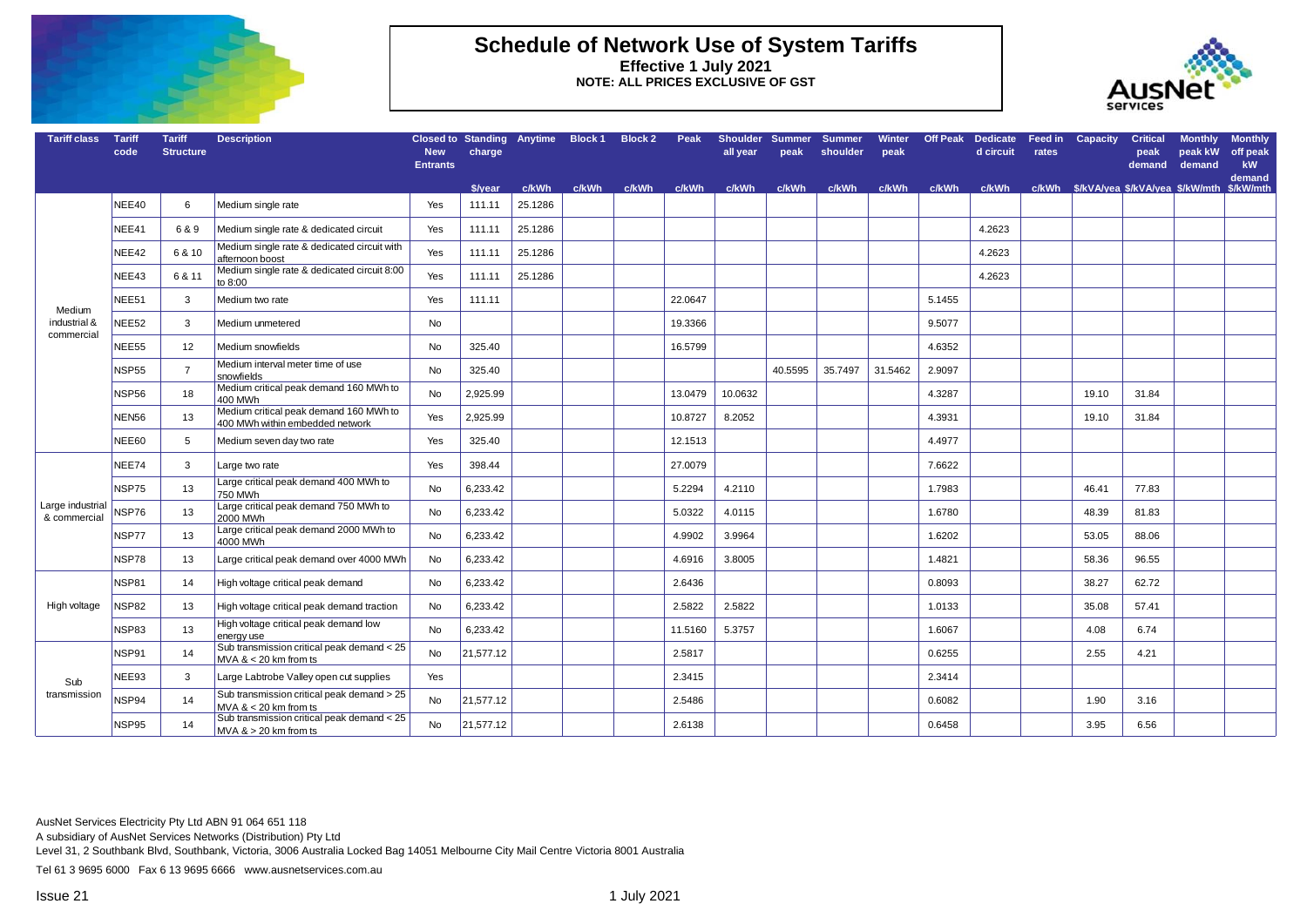

## **Schedule of Distribution Use of System Tariffs Effective 1 July 2021 NOTE: ALL PRICES EXCLUSIVE OF GST**



| <b>Tariff class</b> | Tariff<br>code      | <b>Tariff</b><br><b>Structure</b> | <b>Description</b>                                                        | <b>New</b>      | Closed to Standing Anytime Block 1 Block 2 Peak<br>charge |        |        |         |         | all vear | peak    | Shoulder Summer Summer<br>shoulder | Winter<br>peak |        | <b>Off Peak Dedicate Feed in Capacity</b><br>d circuit | rates      | <b>Critical</b><br>peak | <b>Monthly</b><br>peak kW | <b>Monthly</b><br>off peak |
|---------------------|---------------------|-----------------------------------|---------------------------------------------------------------------------|-----------------|-----------------------------------------------------------|--------|--------|---------|---------|----------|---------|------------------------------------|----------------|--------|--------------------------------------------------------|------------|-------------------------|---------------------------|----------------------------|
|                     |                     |                                   |                                                                           | <b>Entrants</b> |                                                           |        |        |         |         |          |         |                                    |                |        |                                                        |            | demand                  | demand                    | kW<br>demand               |
|                     |                     |                                   |                                                                           |                 | \$/vear                                                   | c/kWh  | c/kWh  | c/kWh   | c/kWh   | c/kWh    | c/kWh   | c/kWh                              | c/kWh          | c/kWh  | c/kWh                                                  |            |                         |                           |                            |
|                     | NEE11               |                                   | Small single rate                                                         | No              | 111.11                                                    |        | 8.8485 | 10.2365 |         |          |         |                                    |                |        |                                                        |            |                         |                           |                            |
|                     | NEE11S              |                                   | Small single rate standard feed in                                        | No              | 111.11                                                    |        | 8.8485 | 10.2365 |         |          |         |                                    |                |        |                                                        |            |                         |                           |                            |
|                     | NEE <sub>11P</sub>  | 1                                 | Small single rate premium feed in                                         | Yes             | 111.11                                                    |        | 8.8485 | 10.2365 |         |          |         |                                    |                |        |                                                        | $-60.0000$ |                         |                           |                            |
|                     | NEN11               | $\mathbf{1}$                      | Small single rate within embedded network                                 | Yes             | 111.11                                                    |        | 5.4745 | 6.0166  |         |          |         |                                    |                |        |                                                        |            |                         |                           |                            |
|                     | NEE13               | 1&9                               | Small single rate & dedicated circuit                                     | Yes             | 111.11                                                    |        | 8.8485 | 10.2365 |         |          |         |                                    |                |        | 3.2389                                                 |            |                         |                           |                            |
|                     | NEE14               | 1 & 10                            | Small single rate & dedicated circuit with<br>afternoon boost             | Yes             | 111.11                                                    |        | 8.8485 | 10.2365 |         |          |         |                                    |                |        | 3.2389                                                 |            |                         |                           |                            |
|                     | NEE15               | 1 & 11                            | Small single rate & dedicated circuit 8:00 to<br>8:00                     | Yes             | 111.11                                                    |        | 8.8485 | 10.2365 |         |          |         |                                    |                |        | 3.2389                                                 |            |                         |                           |                            |
|                     | NAST11              | 16                                | Small residential time of use                                             | No              | 111.11                                                    |        |        |         | 18.2515 |          |         |                                    |                | 3.3185 |                                                        |            |                         |                           |                            |
|                     | NAST <sub>11S</sub> | 16                                | Small residential time of use standard feed                               | No              | 111.11                                                    |        |        |         | 18.2515 |          |         |                                    |                | 3.3185 |                                                        |            |                         |                           |                            |
|                     | NAST11P             | 16                                | Small residential time of use premium feed<br>in                          | Yes             | 111.11                                                    |        |        |         | 18.2515 |          |         |                                    |                | 3.3185 |                                                        | $-60.0000$ |                         |                           |                            |
|                     | NAST13              | 16 & 9                            | Small residential time of use & dedicated<br>circuit                      | Yes             | 111.11                                                    |        |        |         | 18.2515 |          |         |                                    |                | 3.3185 | 3.2389                                                 |            |                         |                           |                            |
|                     | NAST14              | 16 & 10                           | Small residential time of use & dedicated<br>circuit with afternoon boost | Yes             | 111.11                                                    |        |        |         | 18.2515 |          |         |                                    |                | 3.3185 | 3.2389                                                 |            |                         |                           |                            |
| Residential         | NAST15              | 16 & 11                           | Small residential time of use & dedicated<br>circuit 8:00 to 8:00         | Yes             | 111.11                                                    |        |        |         | 18.2515 |          |         |                                    |                | 3.3185 | 3.2389                                                 |            |                         |                           |                            |
|                     | NASN11              | 15                                | Small residential single rate demand                                      | No              | 111.11                                                    | 5.1553 |        |         |         |          |         |                                    |                |        |                                                        |            |                         | 9.67                      | 2.41                       |
|                     | NASN11S             | 15                                | Small residential single rate demand<br>standard feed in                  | No              | 111.11                                                    | 5.1553 |        |         |         |          |         |                                    |                |        |                                                        |            |                         | 9.67                      | 2.41                       |
|                     | NASN11P             | 15                                | Small residential single rate demand<br>premium feed in                   | Yes             | 111.11                                                    | 5.1553 |        |         |         |          |         |                                    |                |        |                                                        | $-60.0000$ |                         | 9.67                      | 2.41                       |
|                     | <b>NEN20</b>        | 3                                 | Small two rate within embedded network                                    | Yes             | 111.11                                                    |        |        |         | 10.2744 |          |         |                                    |                | 3.3585 |                                                        |            |                         |                           |                            |
|                     | NEE24               | 4                                 | Small two rate 8:00 to 8:00*                                              | Yes             | 111.11                                                    |        |        |         | 7.5050  |          |         |                                    |                | 3.1607 |                                                        |            |                         |                           |                            |
|                     | NSP20               | $\overline{7}$                    | Small interval meter time of use                                          | Yes             | 111.11                                                    |        |        |         |         |          | 39.3974 | 34.4742                            | 30.1715        | 3.3602 |                                                        |            |                         |                           |                            |
|                     | NSP23               | $\overline{7}$                    | Small interval meter time of use solar<br>installation standard feed in   | Yes             | 111.11                                                    |        |        |         |         |          | 39.3974 | 34.4742                            | 30.1715        | 3.3602 |                                                        |            |                         |                           |                            |
|                     | SSP23               | $\overline{7}$                    | Small interval meter time of use solar<br>installation premium feed in    | Yes             | 111.11                                                    |        |        |         |         |          | 39.3974 | 34.4742                            | 30.1715        | 3.3602 |                                                        | $-60.0000$ |                         |                           |                            |
|                     | NEE30               | 9                                 | Small dedicated circuit                                                   | Yes             |                                                           |        |        |         |         |          |         |                                    |                |        | 3.2389                                                 |            |                         |                           |                            |
|                     | NEE31               | 10                                | Small dedicated circuit with afternoon boost                              | Yes             |                                                           |        |        |         |         |          |         |                                    |                |        | 3.2389                                                 |            |                         |                           |                            |
|                     | NEE32               | 11                                | Small dedicated circuit 8:00 to 8:00                                      | Yes             |                                                           |        |        |         |         |          |         |                                    |                |        | 3.2389                                                 |            |                         |                           |                            |

1. To be read in conjunction with section 10.5 Tariff structure and charging parameters, and section 10.6 Minimum metering requirements.

2. Prices in Ex GST.

\* Available to customers in rural areas with heating requirements.

AusNet Services Electricity Pty Ltd ABN 91 064 651 118

A subsidiary of AusNet Services Networks (Distribution) Pty Ltd

Level 31, 2 Southbank Blvd, Southbank, Victoria, 3006 Australia Locked Bag 14051 Melbourne City Mail Centre Victoria 8001 Australia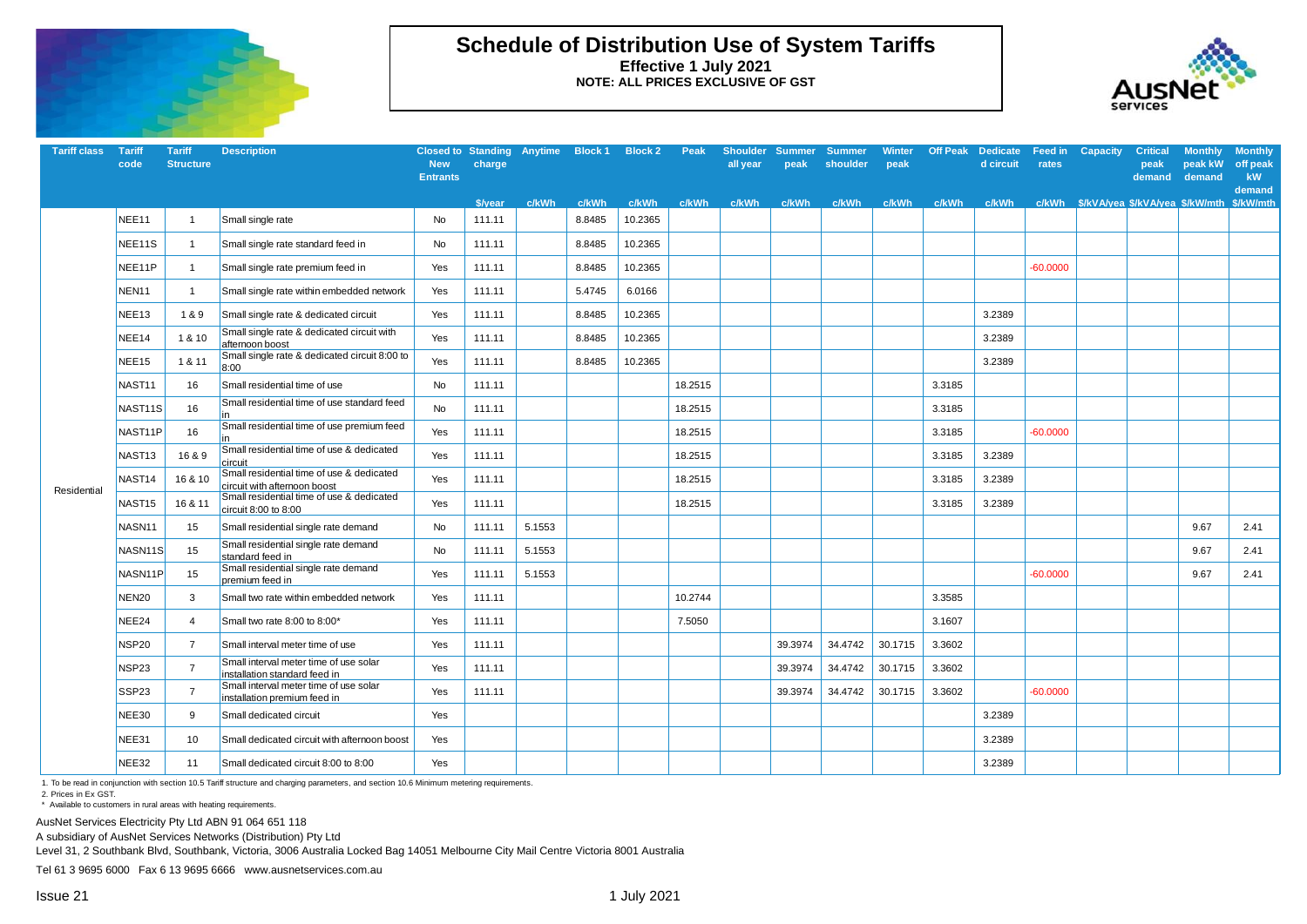

## **Schedule of Distribution Use of System Tariffs Effective 1 July 2021 NOTE: ALL PRICES EXCLUSIVE OF GST**



| <b>Tariff class</b>              | <b>Tariff</b><br>code | <b>Tariff</b><br><b>Structure</b> | <b>Description</b>                                                      | <b>New</b><br><b>Entrants</b> | charge  |         | Closed to Standing Anytime Block 1 Block 2 |         | Peak    | <b>Shoulder</b><br>all year | <b>Summer</b><br>peak | <b>Summer</b><br>shoulder | <b>Winter</b><br>peak | <b>Off Peak</b> | <b>Dedicate</b><br>d circuit | Feed in<br>rates | <b>Capacity</b> | <b>Critical</b><br>peak<br>demand               | <b>Monthly</b><br>peak kW<br>demand | <b>Monthly</b><br>off peak<br>kW<br>demand |
|----------------------------------|-----------------------|-----------------------------------|-------------------------------------------------------------------------|-------------------------------|---------|---------|--------------------------------------------|---------|---------|-----------------------------|-----------------------|---------------------------|-----------------------|-----------------|------------------------------|------------------|-----------------|-------------------------------------------------|-------------------------------------|--------------------------------------------|
|                                  |                       |                                   |                                                                         |                               | \$/year | c/kWh   | c/kWh                                      | c/kWh   | c/kWh   | c/kWh                       | c/kWh                 | c/kWh                     | c/kWh                 | c/kWh           | c/kWh                        |                  |                 | c/kWh \$/kVA/yea \$/kVA/yea \$/kW/mth \$/kW/mth |                                     |                                            |
|                                  | NEE <sub>12</sub>     | $\overline{1}$                    | Small single rate                                                       | No                            | 111.11  |         | 12.9368                                    | 15.6649 |         |                             |                       |                           |                       |                 |                              |                  |                 |                                                 |                                     |                                            |
|                                  | NEE12S                | $\mathbf{1}$                      | Small single rate standard feed in                                      | No                            | 111.11  |         | 12.9368                                    | 15.6649 |         |                             |                       |                           |                       |                 |                              |                  |                 |                                                 |                                     |                                            |
|                                  | NEE12P                | $\overline{1}$                    | Small single rate premium feed in                                       | Yes                           | 111.11  |         | 12.9368                                    | 15.6649 |         |                             |                       |                           |                       |                 |                              | $-60.0000$       |                 |                                                 |                                     |                                            |
|                                  | NEN <sub>12</sub>     | $\mathbf{1}$                      | Small single rate within embedded network                               | Yes                           | 111.11  |         | 18.0161                                    | 20.9724 |         |                             |                       |                           |                       |                 |                              |                  |                 |                                                 |                                     |                                            |
|                                  | NEE16                 | 1&9                               | Small single rate & dedicated circuit                                   | Yes                           | 111.11  |         | 12.9368                                    | 15.6649 |         |                             |                       |                           |                       |                 | 3.2389                       |                  |                 |                                                 |                                     |                                            |
|                                  | NEE <sub>17</sub>     | 1 & 10                            | Small single rate & dedicated circuit with<br>afternoon boost           | Yes                           | 111.11  |         | 12.9368                                    | 15.6649 |         |                             |                       |                           |                       |                 | 3.2389                       |                  |                 |                                                 |                                     |                                            |
|                                  | NEE18                 | 1 & 11                            | Small single rate & dedicated circuit 8:00 to<br>8:00                   | Yes                           | 111.11  |         | 12.9368                                    | 15.6649 |         |                             |                       |                           |                       |                 | 3.2389                       |                  |                 |                                                 |                                     |                                            |
|                                  | NAST <sub>12</sub>    | 17                                | Small business time of use                                              | No                            | 111.11  |         |                                            |         | 14.9070 |                             |                       |                           |                       | 3.2422          |                              |                  |                 |                                                 |                                     |                                            |
|                                  | NAST <sub>12S</sub>   | 17                                | Small business time of use standard feed in                             | No                            | 111.11  |         |                                            |         | 14.9070 |                             |                       |                           |                       | 3.2422          |                              |                  |                 |                                                 |                                     |                                            |
|                                  | NAST <sub>12P</sub>   | 17                                | Small business time of use premium feed in                              | Yes                           | 111.11  |         |                                            |         | 14.9070 |                             |                       |                           |                       | 3.2422          |                              | $-60.0000$       |                 |                                                 |                                     |                                            |
| Small industrial<br>& commercial | NASN <sub>12</sub>    | 15                                | Small business single rate demand                                       | No                            | 111.11  | 11.4347 |                                            |         |         |                             |                       |                           |                       |                 |                              |                  |                 |                                                 | 9.22                                | 2.30                                       |
|                                  | NASN <sub>12S</sub>   | 15                                | Small business single rate demand<br>standard feed in                   | No                            | 111.11  | 11.4347 |                                            |         |         |                             |                       |                           |                       |                 |                              |                  |                 |                                                 | 9.22                                | 2.30                                       |
|                                  | NASN12P               | 15                                | Small business single rate demand<br>premium feed in                    | Yes                           | 111.11  | 11.4347 |                                            |         |         |                             |                       |                           |                       |                 |                              | $-60.0000$       |                 |                                                 | 9.22                                | 2.30                                       |
|                                  | NASN <sub>19</sub>    | 15                                | Business > 40 MWh single rate demand                                    | No                            | 111.11  | 13.2580 |                                            |         |         |                             |                       |                           |                       |                 |                              |                  |                 |                                                 | 7.38                                | 1.84                                       |
|                                  | NASN21                | $\overline{2}$                    | Business > 40 MWh two rate demand                                       | No                            | 111.11  |         |                                            |         | 13.2367 |                             |                       |                           |                       | 3.0474          |                              |                  |                 |                                                 | 7.38                                | 1.84                                       |
|                                  | NASN2S                | 2                                 | Business > 40 MWh two rate demand<br>standard feed in                   | No                            | 111.11  |         |                                            |         | 13.2367 |                             |                       |                           |                       | 3.0474          |                              |                  |                 |                                                 | 7.38                                | 1.84                                       |
|                                  | NASN2P                | 2                                 | Business > 40 MWh two rate demand<br>premium feed in                    | Yes                           | 111.11  |         |                                            |         | 13.2367 |                             |                       |                           |                       | 3.0474          |                              | $-60.0000$       |                 |                                                 | 7.38                                | 1.84                                       |
|                                  | NEN21                 | 3                                 | Small two rate within embedded network                                  | Yes                           | 111.11  |         |                                            |         | 11.3878 |                             |                       |                           |                       | 5.1883          |                              |                  |                 |                                                 |                                     |                                            |
|                                  | <b>NSP21</b>          | $\overline{7}$                    | Small interval meter time of use                                        | Yes                           | 111.11  |         |                                            |         |         |                             | 38.7942               | 33.9464                   | 29.7096               | 3.3088          |                              |                  |                 |                                                 |                                     |                                            |
|                                  | NSP27                 | $\overline{7}$                    | Small interval meter low peak time of use                               | Yes                           | 111.11  |         |                                            |         |         |                             | 21.7977               | 19.1079                   | 16.7586               | 5.9841          |                              |                  |                 |                                                 |                                     |                                            |
|                                  | SSP <sub>27</sub>     | $\overline{7}$                    | Small interval meter time of use solar<br>installation standard feed in | Yes                           | 111.11  |         |                                            |         |         |                             | 21.7977               | 19.1079                   | 16.7586               | 5.9841          |                              |                  |                 |                                                 |                                     |                                            |
|                                  | SSP <sub>21</sub>     | $\overline{7}$                    | Small interval meter time of use solar<br>installation premium feed in  | Yes                           | 111.11  |         |                                            |         |         |                             | 21.7977               | 19.1079                   | 16.7586               | 5.9841          |                              | $-60.0000$       |                 |                                                 |                                     |                                            |

AusNet Services Electricity Pty Ltd ABN 91 064 651 118

A subsidiary of AusNet Services Networks (Distribution) Pty Ltd

Level 31, 2 Southbank Blvd, Southbank, Victoria, 3006 Australia Locked Bag 14051 Melbourne City Mail Centre Victoria 8001 Australia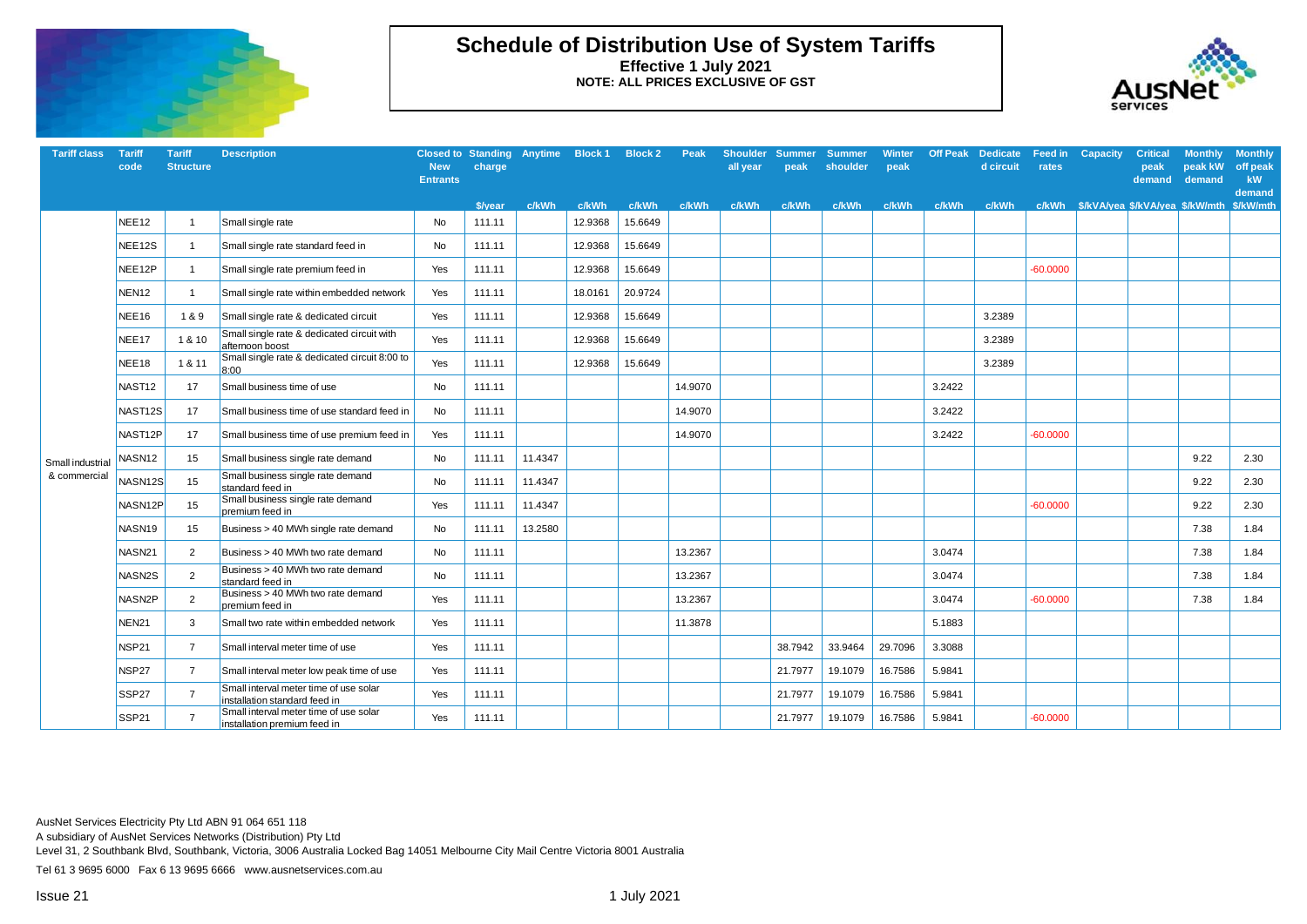

## **Schedule of Distribution Use of System Tariffs Effective 1 July 2021 NOTE: ALL PRICES EXCLUSIVE OF GST**



| <b>Tariff class</b>              | <b>Tariff</b><br>code | <b>Tariff</b><br><b>Structure</b> | <b>Description</b>                                                        | <b>New</b><br><b>Entrants</b> | Closed to Standing Anytime Block 1 Block 2<br>charge |         |       |       | Peak    | <b>Shoulder</b><br>all vear | <b>Summer</b><br>peak | <b>Summer</b><br>shoulder | <b>Winter</b><br>peak | <b>Off Peak</b> | <b>Dedicate</b><br>d circuit | rates | <b>Feed in Capacity</b>               | <b>Critical</b><br>peak<br>demand | <b>Monthly</b><br>peak kW<br>demand | <b>Monthly</b><br>off peak<br>kW<br>demand |
|----------------------------------|-----------------------|-----------------------------------|---------------------------------------------------------------------------|-------------------------------|------------------------------------------------------|---------|-------|-------|---------|-----------------------------|-----------------------|---------------------------|-----------------------|-----------------|------------------------------|-------|---------------------------------------|-----------------------------------|-------------------------------------|--------------------------------------------|
|                                  |                       |                                   |                                                                           |                               | \$/vear                                              | c/kWh   | c/kWh | c/kWh | c/kWh   | c/kWh                       | c/kWh                 | c/kWh                     | c/kWh                 | c/kWh           | c/kWh                        |       | c/kWh \$/kVA/yea \$/kVA/yea \$/kW/mth |                                   |                                     | \$/kW/mth                                  |
|                                  | NEE40                 | 6                                 | Medium single rate                                                        | Yes                           | 111.11                                               | 22.5268 |       |       |         |                             |                       |                           |                       |                 |                              |       |                                       |                                   |                                     |                                            |
|                                  | NEE41                 | 6 & 9                             | Medium single rate & dedicated circuit                                    | Yes                           | 111.11                                               | 22.5268 |       |       |         |                             |                       |                           |                       |                 | 3.2389                       |       |                                       |                                   |                                     |                                            |
|                                  | NEE42                 | 6 & 10                            | Medium single rate & dedicated circuit with<br>afternoon boost            | Yes                           | 111.11                                               | 22.5268 |       |       |         |                             |                       |                           |                       |                 | 3.2389                       |       |                                       |                                   |                                     |                                            |
|                                  | NEE43                 | 6 & 11                            | Medium single rate & dedicated circuit 8:00<br>to 8:00                    | Yes                           | 111.11                                               | 22.5268 |       |       |         |                             |                       |                           |                       |                 | 3.2389                       |       |                                       |                                   |                                     |                                            |
| Medium                           | NEE51                 | 3                                 | Medium two rate                                                           | Yes                           | 111.11                                               |         |       |       | 19.4630 |                             |                       |                           |                       | 4.1221          |                              |       |                                       |                                   |                                     |                                            |
| industrial &<br>commercial       | NEE52                 | 3                                 | Medium unmetered                                                          | <b>No</b>                     |                                                      |         |       |       | 16.7349 |                             |                       |                           |                       | 8.4843          |                              |       |                                       |                                   |                                     |                                            |
|                                  | NEE55                 | 12                                | Medium snowfields                                                         | No                            | 111.11                                               |         |       |       | 14.5094 |                             |                       |                           |                       | 4.0577          |                              |       |                                       |                                   |                                     |                                            |
|                                  | NSP55                 | $\overline{7}$                    | Medium interval meter time of use<br>snowfields                           | No                            | 111.11                                               |         |       |       |         |                             | 38.4890               | 33.6792                   | 29.4757               | 2.3322          |                              |       |                                       |                                   |                                     |                                            |
|                                  | NSP56                 | 18                                | Medium critical peak demand 160 MWh to<br>400 MWh                         | No                            | 2,676.59                                             |         |       |       | 10.9774 | 7.9927                      |                       |                           |                       | 3.7512          |                              |       | 19.10                                 | 31.84                             |                                     |                                            |
|                                  | NEN56                 | 13                                | Medium critical peak demand 160 MWh to<br>400 MWh within embedded network | Yes                           | 2,676.59                                             |         |       |       | 8.8022  | 6.1347                      |                       |                           |                       | 3.8157          |                              |       | 19.10                                 | 31.84                             |                                     |                                            |
|                                  | NEE60                 | 5                                 | Medium seven day two rate                                                 | Yes                           | 111.11                                               |         |       |       | 10.0808 |                             |                       |                           |                       | 3.9203          |                              |       |                                       |                                   |                                     |                                            |
|                                  | NEE74                 | 3                                 | Large two rate                                                            | Yes                           | 149.05                                               |         |       |       | 24.9373 |                             |                       |                           |                       | 7.0848          |                              |       |                                       |                                   |                                     |                                            |
|                                  | NSP75                 | 13                                | Large critical peak demand 400 MWh to<br>750 MWh                          | No                            | 5,984.02                                             |         |       |       | 3.1589  | 2.1404                      |                       |                           |                       | 1.2208          |                              |       | 46.41                                 | 77.83                             |                                     |                                            |
| Large industrial<br>& commercial | NSP76                 | 13                                | Large critical peak demand 750 MWh to<br>2000 MWh                         | No                            | 5,984.02                                             |         |       |       | 2.9617  | 1.9410                      |                       |                           |                       | 1.1006          |                              |       | 48.39                                 | 81.83                             |                                     |                                            |
|                                  | NSP77                 | 13                                | Large critical peak demand 2000 MWh to<br>4000 MWh                        | No                            | 5,984.02                                             |         |       |       | 2.9196  | 1.9259                      |                       |                           |                       | 1.0427          |                              |       | 53.05                                 | 88.06                             |                                     |                                            |
|                                  | NSP78                 | 13                                | Large critical peak demand over 4000 MWh                                  | No                            | 5,984.02                                             |         |       |       | 2.6210  | 1.7299                      |                       |                           |                       | 0.9047          |                              |       | 58.36                                 | 96.55                             |                                     |                                            |
|                                  | <b>NSP81</b>          | 14                                | High voltage critical peak demand                                         | No                            | 5,984.02                                             |         |       |       | 0.5730  |                             |                       |                           |                       | 0.2318          |                              |       | 38.27                                 | 62.72                             |                                     |                                            |
| High voltage                     | <b>NSP82</b>          | 13                                | High voltage critical peak demand traction                                | No                            | 5,984.02                                             |         |       |       | 0.5116  | 0.5116                      |                       |                           |                       | 0.4359          |                              |       | 35.08                                 | 57.41                             |                                     |                                            |
|                                  | NSP83                 | 13                                | High voltage critical peak demand low<br>eneravuse                        | No                            | 5,984.02                                             |         |       |       | 9.4455  | 3.3052                      |                       |                           |                       | 1.0293          |                              |       | 4.08                                  | 6.74                              |                                     |                                            |
|                                  | NSP91                 | 14                                | Sub transmission critical peak demand $<$ 25<br>MVA $<$ 20 km from ts     | No                            | 21,327.73                                            |         |       |       | 0.5112  |                             |                       |                           |                       | 0.0481          |                              |       | 2.55                                  | 4.21                              |                                     |                                            |
| Sub                              | NEE93                 | 3                                 | Large Labtrobe Valley open cut supplies                                   | Yes                           |                                                      |         |       |       | 1.0100  |                             |                       |                           |                       | 1.0099          |                              |       |                                       |                                   |                                     |                                            |
| transmission                     | NSP94                 | 14                                | Sub transmission critical peak demand > 25<br>$MVA < 20$ km from ts       | No                            | 21,327.73                                            |         |       |       | 0.4781  |                             |                       |                           |                       | 0.0307          |                              |       | 1.90                                  | 3.16                              |                                     |                                            |
|                                  | NSP95                 | 14                                | Sub transmission critical peak demand $<$ 25<br>$MVA > 20$ km from ts     | No                            | 21,327.73                                            |         |       |       | 0.5433  |                             |                       |                           |                       | 0.0684          |                              |       | 3.95                                  | 6.56                              |                                     |                                            |

AusNet Services Electricity Pty Ltd ABN 91 064 651 118

A subsidiary of AusNet Services Networks (Distribution) Pty Ltd

Level 31, 2 Southbank Blvd, Southbank, Victoria, 3006 Australia Locked Bag 14051 Melbourne City Mail Centre Victoria 8001 Australia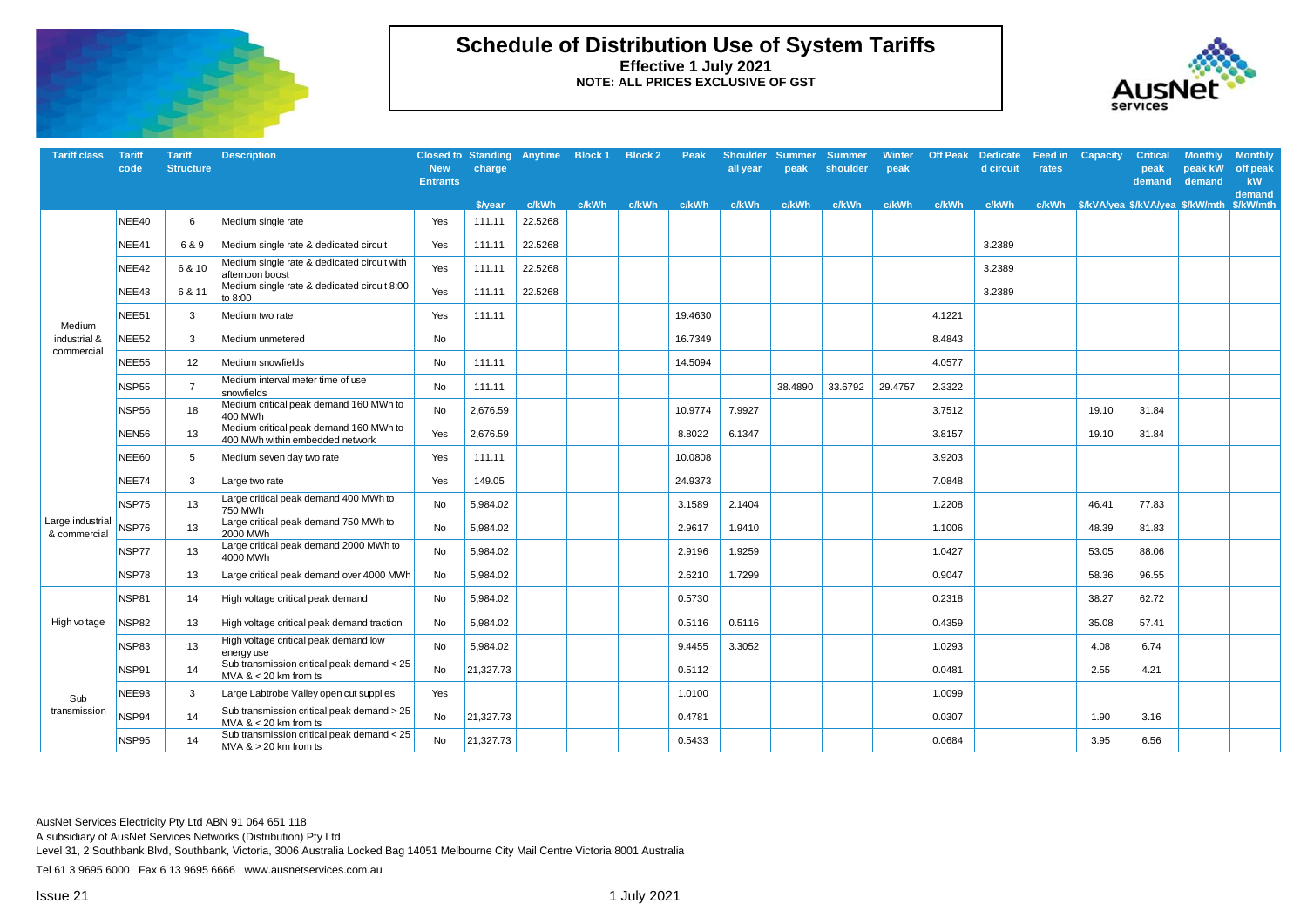

### **Schedule of Transmission Use of System Tariffs Effective 1 July 2021 NOTE: ALL PRICES EXCLUSIVE OF GST**



| <b>Tariff class</b> | Tariff<br>code      | <b>Tariff</b><br><b>Structure</b> | <b>Description</b>                                                        | <b>New</b><br><b>Entrants</b> | charge  | Closed to Standing Anytime Block 1 |        | <b>Block 2</b> | Peak   | <b>Shoulder</b><br>all year | <b>Summer</b><br>peak | <b>Summer</b><br>shoulder | <b>Winter</b><br>peak | <b>Off Peak</b> | <b>Dedicate</b><br>d circuit | Feed in<br>rates | Capacity | <b>Critical</b><br>peak<br>demand     | <b>Monthly</b><br>peak kW<br>demand | <b>Monthly</b><br>off peak<br>kW<br>demand |
|---------------------|---------------------|-----------------------------------|---------------------------------------------------------------------------|-------------------------------|---------|------------------------------------|--------|----------------|--------|-----------------------------|-----------------------|---------------------------|-----------------------|-----------------|------------------------------|------------------|----------|---------------------------------------|-------------------------------------|--------------------------------------------|
|                     |                     |                                   |                                                                           |                               | \$/year | c/kWh                              | c/kWh  | c/kWh          | c/kWh  | c/kWh                       | c/kWh                 | c/kWh                     | c/kWh                 | c/kWh           | c/kWh                        |                  |          | c/kWh \$/kVA/yea \$/kVA/yea \$/kW/mth |                                     | \$/kW/mth                                  |
|                     | NEE11               | $\overline{1}$                    | Small single rate                                                         | No                            |         |                                    | 2.0705 | 2.0705         |        |                             |                       |                           |                       |                 |                              |                  |          |                                       |                                     |                                            |
|                     | NEE11S              | $\overline{1}$                    | Small single rate standard feed in                                        | No                            |         |                                    | 2.0705 | 2.0705         |        |                             |                       |                           |                       |                 |                              |                  |          |                                       |                                     |                                            |
|                     | NEE11P              | $\overline{1}$                    | Small single rate premium feed in                                         | Yes                           |         |                                    | 2.0705 | 2.0705         |        |                             |                       |                           |                       |                 |                              |                  |          |                                       |                                     |                                            |
|                     | NEN11               | $\overline{1}$                    | Small single rate within embedded network                                 | Yes                           |         |                                    | 2.0705 | 2.0705         |        |                             |                       |                           |                       |                 |                              |                  |          |                                       |                                     |                                            |
|                     | NEE13               | 1&9                               | Small single rate & dedicated circuit                                     | Yes                           |         |                                    | 2.0705 | 2.0705         |        |                             |                       |                           |                       |                 | 0.5775                       |                  |          |                                       |                                     |                                            |
|                     | NEE14               | 1 & 10                            | Small single rate & dedicated circuit with<br>afternoon boost             | Yes                           |         |                                    | 2.0705 | 2.0705         |        |                             |                       |                           |                       |                 | 0.5775                       |                  |          |                                       |                                     |                                            |
|                     | NEE15               | 1 & 11                            | Small single rate & dedicated circuit 8:00 to<br>8:00                     | Yes                           |         |                                    | 2.0705 | 2.0705         |        |                             |                       |                           |                       |                 | 0.5775                       |                  |          |                                       |                                     |                                            |
|                     | NAST11              | 16                                | Small residential time of use                                             | No                            |         |                                    |        |                | 2.0705 |                             |                       |                           |                       | 0.5775          |                              |                  |          |                                       |                                     |                                            |
|                     | NAST <sub>11S</sub> | 16                                | Small residential time of use standard feed<br>lin                        | No                            |         |                                    |        |                | 2.0705 |                             |                       |                           |                       | 0.5775          |                              |                  |          |                                       |                                     |                                            |
|                     | NAST11P             | 16                                | Small residential time of use premium feed                                | Yes                           |         |                                    |        |                | 2.0705 |                             |                       |                           |                       | 0.5775          |                              |                  |          |                                       |                                     |                                            |
|                     | NAST13              | 16 & 9                            | Small residential time of use & dedicated<br>circuit                      | Yes                           |         |                                    |        |                | 2.0705 |                             |                       |                           |                       | 0.5775          | 0.5775                       |                  |          |                                       |                                     |                                            |
|                     | NAST <sub>14</sub>  | 16 & 10                           | Small residential time of use & dedicated<br>circuit with afternoon boost | Yes                           |         |                                    |        |                | 2.0705 |                             |                       |                           |                       | 0.5775          | 0.5775                       |                  |          |                                       |                                     |                                            |
| Residential         | NAST <sub>15</sub>  | 16 & 11                           | Small residential time of use & dedicated<br>circuit 8:00 to 8:00         | Yes                           |         |                                    |        |                | 2.0705 |                             |                       |                           |                       | 0.5775          | 0.5775                       |                  |          |                                       |                                     |                                            |
|                     | NASN11              | 15                                | Small residential single rate demand                                      | No                            |         | 2.0705                             |        |                |        |                             |                       |                           |                       |                 |                              |                  |          |                                       |                                     |                                            |
|                     | NASN <sub>11S</sub> | 15                                | Small residential single rate demand<br>standard feed in                  | No                            |         | 2.0705                             |        |                |        |                             |                       |                           |                       |                 |                              |                  |          |                                       |                                     |                                            |
|                     | NASN11P             | 15                                | Small residential single rate demand<br>premium feed in                   | Yes                           |         | 2.0705                             |        |                |        |                             |                       |                           |                       |                 |                              |                  |          |                                       |                                     |                                            |
|                     | <b>NEN20</b>        | 3                                 | Small two rate within embedded network                                    | Yes                           |         |                                    |        |                | 2.0705 |                             |                       |                           |                       | 0.5775          |                              |                  |          |                                       |                                     |                                            |
|                     | NEE24               | $\overline{4}$                    | Small two rate 8:00 to 8:00*                                              | Yes                           |         |                                    |        |                | 2.0705 |                             |                       |                           |                       | 0.5775          |                              |                  |          |                                       |                                     |                                            |
|                     | NSP20               | $\overline{7}$                    | Small interval meter time of use                                          | Yes                           |         |                                    |        |                |        |                             | 2.0705                | 2.0705                    | 2.0705                | 0.5775          |                              |                  |          |                                       |                                     |                                            |
|                     | NSP23               | 7                                 | Small interval meter time of use solar<br>installation standard feed in   | Yes                           |         |                                    |        |                |        |                             | 2.0705                | 2.0705                    | 2.0705                | 0.5775          |                              |                  |          |                                       |                                     |                                            |
|                     | SSP23               | $\overline{7}$                    | Small interval meter time of use solar<br>installation premium feed in    | Yes                           |         |                                    |        |                |        |                             | 2.0705                | 2.0705                    | 2.0705                | 0.5775          |                              |                  |          |                                       |                                     |                                            |
|                     | NEE30               | 9                                 | Small dedicated circuit                                                   | Yes                           |         |                                    |        |                |        |                             |                       |                           |                       |                 | 0.5775                       |                  |          |                                       |                                     |                                            |
|                     | NEE31               | 10                                | Small dedicated circuit with afternoon boost                              | Yes                           |         |                                    |        |                |        |                             |                       |                           |                       |                 | 0.5775                       |                  |          |                                       |                                     |                                            |
|                     | NEE32               | 11                                | Small dedicated circuit 8:00 to 8:00                                      | Yes                           |         |                                    |        |                |        |                             |                       |                           |                       |                 | 0.5775                       |                  |          |                                       |                                     |                                            |

1. To be read in conjunction with section 10.5 Tariff structure and charging parameters, and section 10.6 Minimum metering requirements.

2. Prices in Ex GST.

\* Available to customers in rural areas with heating requirements.

AusNet Services Electricity Pty Ltd ABN 91 064 651 118

A subsidiary of AusNet Services Networks (Distribution) Pty Ltd

Level 31, 2 Southbank Blvd, Southbank, Victoria, 3006 Australia Locked Bag 14051 Melbourne City Mail Centre Victoria 8001 Australia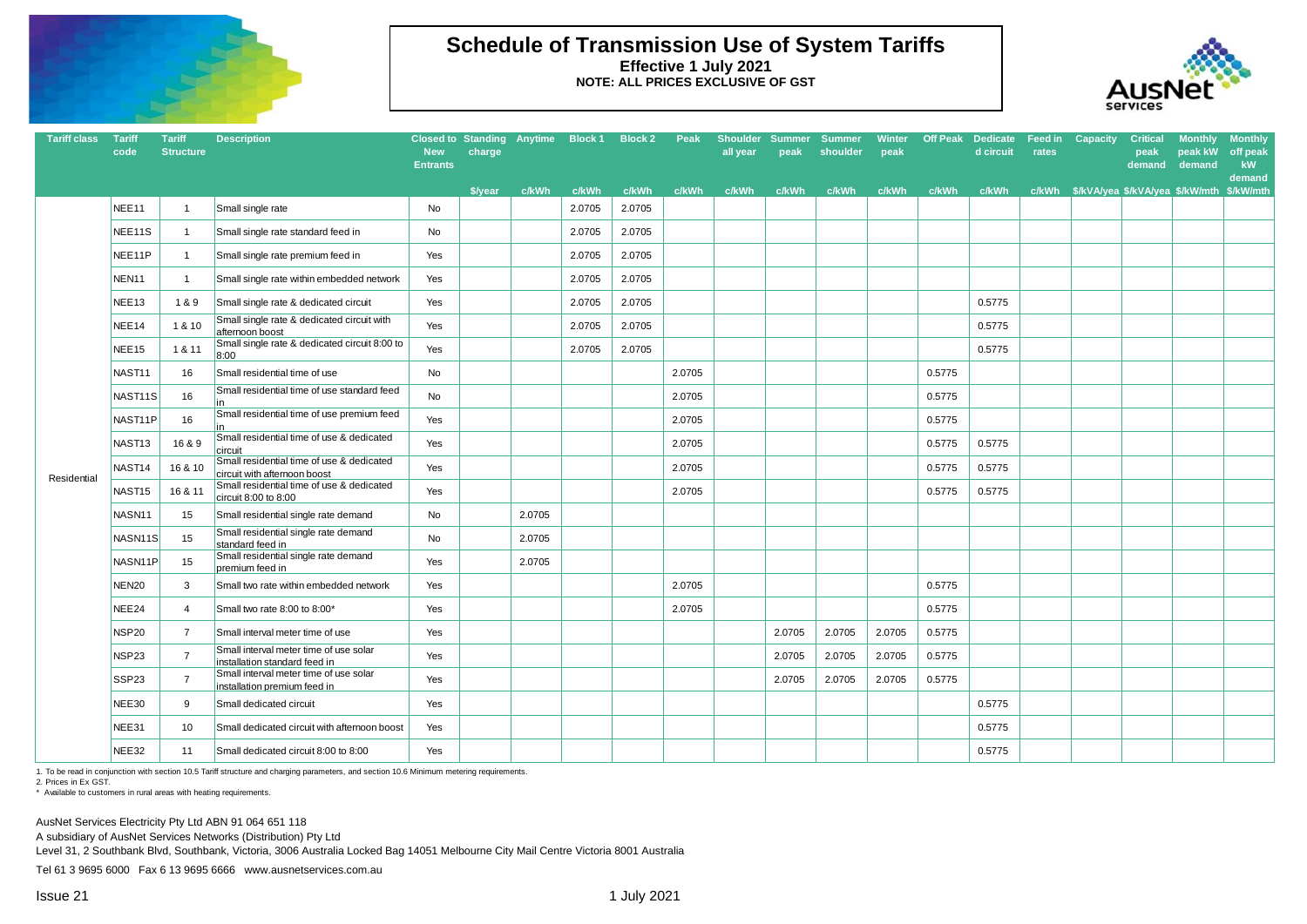

## **Schedule of Transmission Use of System Tariffs Effective 1 July 2021 NOTE: ALL PRICES EXCLUSIVE OF GST**



| <b>Tariff class</b>             | <b>Tariff</b><br>code | <b>Tariff</b><br><b>Structure</b> | <b>Description</b>                                                      | <b>New</b><br><b>Entrants</b> | <b>Closed to Standing Anytime</b><br>charge |        | Block 1 | <b>Block 2</b> | Peak   | <b>Shoulder</b><br>all year | <b>Summer</b><br>peak | <b>Summer</b><br>shoulder | Winter<br>peak | <b>Off Peak</b> | <b>Dedicate</b><br>d circuit | Feed in<br>rates | Capacity | <b>Critical</b><br>peak<br>demand | <b>Monthly</b><br>peak kW<br>demand | <b>Monthly</b><br>off peak<br>kW<br>demand |
|---------------------------------|-----------------------|-----------------------------------|-------------------------------------------------------------------------|-------------------------------|---------------------------------------------|--------|---------|----------------|--------|-----------------------------|-----------------------|---------------------------|----------------|-----------------|------------------------------|------------------|----------|-----------------------------------|-------------------------------------|--------------------------------------------|
|                                 |                       |                                   |                                                                         |                               | <b><i><u>S/vear</u></i></b>                 | c/kWh  | c/kWh   | c/kWh          | c/kWh  | c/kWh                       | c/kWh                 | c/kWh                     | c/kWh          | c/kWh           | c/kWh                        |                  |          |                                   |                                     | \$/kW/mth                                  |
|                                 | NEE <sub>12</sub>     | $\overline{1}$                    | Small single rate                                                       | No                            |                                             |        | 2.0705  | 2.0705         |        |                             |                       |                           |                |                 |                              |                  |          |                                   |                                     |                                            |
|                                 | NEE12S                | $\overline{1}$                    | Small single rate standard feed in                                      | No                            |                                             |        | 2.0705  | 2.0705         |        |                             |                       |                           |                |                 |                              |                  |          |                                   |                                     |                                            |
|                                 | NEE <sub>12P</sub>    | $\overline{1}$                    | Small single rate premium feed in                                       | Yes                           |                                             |        | 2.0705  | 2.0705         |        |                             |                       |                           |                |                 |                              |                  |          |                                   |                                     |                                            |
|                                 | NEN <sub>12</sub>     | $\mathbf{1}$                      | Small single rate within embedded network                               | Yes                           |                                             |        | 2.0705  | 2.0705         |        |                             |                       |                           |                |                 |                              |                  |          |                                   |                                     |                                            |
|                                 | NEE <sub>16</sub>     | 1&9                               | Small single rate & dedicated circuit                                   | Yes                           |                                             |        | 2.0705  | 2.0705         |        |                             |                       |                           |                |                 | 0.5775                       |                  |          |                                   |                                     |                                            |
|                                 | NEE <sub>17</sub>     | 1 & 10                            | Small single rate & dedicated circuit with<br>afternoon boost           | Yes                           |                                             |        | 2.0705  | 2.0705         |        |                             |                       |                           |                |                 | 0.5775                       |                  |          |                                   |                                     |                                            |
|                                 | NEE18                 | 1 & 11                            | Small single rate & dedicated circuit 8:00 to<br>8:00                   | Yes                           |                                             |        | 2.0705  | 2.0705         |        |                             |                       |                           |                |                 | 0.5775                       |                  |          |                                   |                                     |                                            |
|                                 | NAST <sub>12</sub>    | 17                                | Small business time of use                                              | No                            |                                             |        |         |                | 2.0705 |                             |                       |                           |                | 0.5775          |                              |                  |          |                                   |                                     |                                            |
|                                 | NAST12S               | 17                                | Small business time of use standard feed in                             | No                            |                                             |        |         |                | 2.0705 |                             |                       |                           |                | 0.5775          |                              |                  |          |                                   |                                     |                                            |
|                                 | NAST <sub>12P</sub>   | 17                                | Small business time of use premium feed in                              | Yes                           |                                             |        |         |                | 2.0705 |                             |                       |                           |                | 0.5775          |                              |                  |          |                                   |                                     |                                            |
| Small industria<br>& commercial | NASN <sub>12</sub>    | 15                                | Small business single rate demand                                       | No                            |                                             | 2.0705 |         |                |        |                             |                       |                           |                |                 |                              |                  |          |                                   |                                     |                                            |
|                                 | NASN <sub>12S</sub>   | 15                                | Small business single rate demand<br>standard feed in                   | No                            |                                             | 2.0705 |         |                |        |                             |                       |                           |                |                 |                              |                  |          |                                   |                                     |                                            |
|                                 | NASN <sub>12P</sub>   | 15                                | Small business single rate demand<br>premium feed in                    | Yes                           |                                             | 2.0705 |         |                |        |                             |                       |                           |                |                 |                              |                  |          |                                   |                                     |                                            |
|                                 | NASN <sub>19</sub>    | 15                                | Business > 40 MWh single rate demand                                    | No                            |                                             | 2.0705 |         |                |        |                             |                       |                           |                |                 |                              |                  |          |                                   |                                     |                                            |
|                                 | NASN21                | 2                                 | Business > 40 MWh two rate demand                                       | No                            |                                             |        |         |                | 2.0705 |                             |                       |                           |                | 0.5775          |                              |                  |          |                                   |                                     |                                            |
|                                 | NASN <sub>2</sub> S   | 2                                 | Business > 40 MWh two rate demand<br>standard feed in                   | No                            |                                             |        |         |                | 2.0705 |                             |                       |                           |                | 0.5775          |                              |                  |          |                                   |                                     |                                            |
|                                 | NASN <sub>2P</sub>    | 2                                 | Business > 40 MWh two rate demand<br>premium feed in                    | Yes                           |                                             |        |         |                | 2.0705 |                             |                       |                           |                | 0.5775          |                              |                  |          |                                   |                                     |                                            |
|                                 | <b>NEN21</b>          | 3                                 | Small two rate within embedded network                                  | Yes                           |                                             |        |         |                | 2.0705 |                             |                       |                           |                | 0.5775          |                              |                  |          |                                   |                                     |                                            |
|                                 | NSP21                 | $\overline{7}$                    | Small interval meter time of use                                        | Yes                           |                                             |        |         |                |        |                             | 2.0705                | 2.0705                    | 2.0705         | 0.5775          |                              |                  |          |                                   |                                     |                                            |
|                                 | NSP27                 | $\overline{7}$                    | Small interval meter low peak time of use                               | Yes                           |                                             |        |         |                |        |                             | 2.0705                | 2.0705                    | 2.0705         | 0.5775          |                              |                  |          |                                   |                                     |                                            |
|                                 | SSP <sub>27</sub>     | $\overline{7}$                    | Small interval meter time of use solar<br>installation standard feed in | Yes                           |                                             |        |         |                |        |                             | 2.0705                | 2.0705                    | 2.0705         | 0.5775          |                              |                  |          |                                   |                                     |                                            |
|                                 | SSP21                 | $\overline{7}$                    | Small interval meter time of use solar<br>installation premium feed in  | Yes                           |                                             |        |         |                |        |                             | 2.0705                | 2.0705                    | 2.0705         | 0.5775          |                              |                  |          |                                   |                                     |                                            |

AusNet Services Electricity Pty Ltd ABN 91 064 651 118

A subsidiary of AusNet Services Networks (Distribution) Pty Ltd

Level 31, 2 Southbank Blvd, Southbank, Victoria, 3006 Australia Locked Bag 14051 Melbourne City Mail Centre Victoria 8001 Australia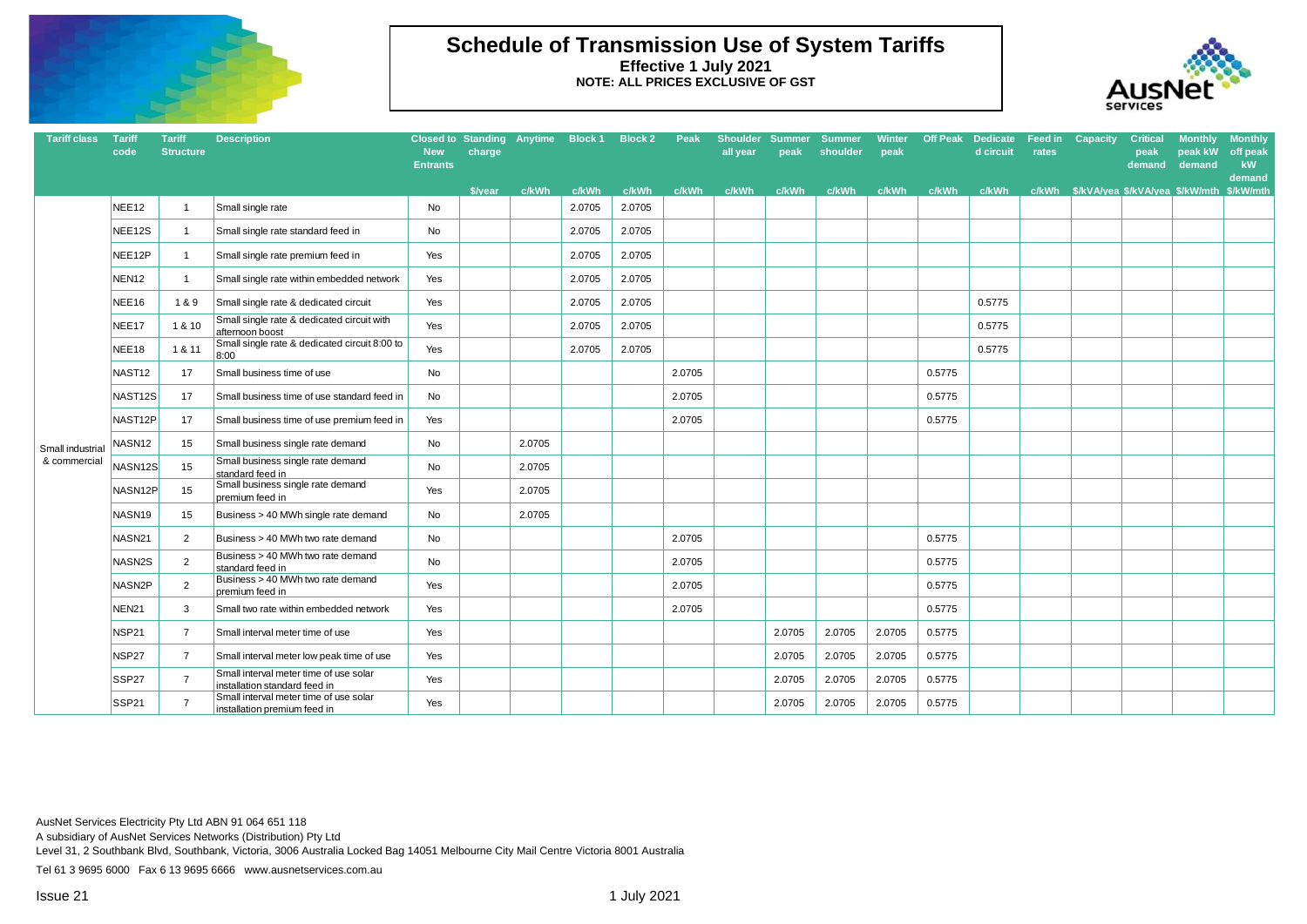

## **Schedule of Transmission Use of System Tariffs Effective 1 July 2021 NOTE: ALL PRICES EXCLUSIVE OF GST**



| <b>Tariff class</b>              | <b>Tariff</b><br>code | <b>Tariff</b><br><b>Structure</b> | <b>Description</b>                                                        | <b>New</b><br><b>Entrants</b> | Closed to Standing Anytime Block 1 Block 2<br>charge |        |       |       | Peak   | all vear | Shoulder Summer Summer<br>peak | shoulder | peak   |        | Winter Off Peak Dedicate Feed in Capacity<br>d circuit | rates | <b>Critical</b><br>peak<br>demand     | <b>Monthly</b><br>peak kW<br>demand | <b>Monthly</b><br>off peak<br>kW<br>demand |
|----------------------------------|-----------------------|-----------------------------------|---------------------------------------------------------------------------|-------------------------------|------------------------------------------------------|--------|-------|-------|--------|----------|--------------------------------|----------|--------|--------|--------------------------------------------------------|-------|---------------------------------------|-------------------------------------|--------------------------------------------|
|                                  |                       |                                   |                                                                           |                               | \$/year                                              | c/kWh  | c/kWh | c/kWh | c/kWh  | c/kWh    | c/kWh                          | c/kWh    | c/kWh  | c/kWh  | c/kWh                                                  |       | c/kWh \$/kVA/yea \$/kVA/yea \$/kW/mth |                                     | \$/kW/mth                                  |
|                                  | NEE40                 | 6                                 | Medium single rate                                                        | Yes                           |                                                      | 2.0705 |       |       |        |          |                                |          |        |        |                                                        |       |                                       |                                     |                                            |
|                                  | NEE41                 | 6 & 9                             | Medium single rate & dedicated circuit                                    | Yes                           |                                                      | 2.0705 |       |       |        |          |                                |          |        |        | 0.5775                                                 |       |                                       |                                     |                                            |
|                                  | NEE42                 | 6 & 10                            | Medium single rate & dedicated circuit with<br>afternoon boost            | Yes                           |                                                      | 2.0705 |       |       |        |          |                                |          |        |        | 0.5775                                                 |       |                                       |                                     |                                            |
|                                  | NEE43                 | 6 & 11                            | Medium single rate & dedicated circuit 8:00<br>to 8:00                    | Yes                           |                                                      | 2.0705 |       |       |        |          |                                |          |        |        | 0.5775                                                 |       |                                       |                                     |                                            |
| Medium                           | NEE51                 | 3                                 | Medium two rate                                                           | Yes                           |                                                      |        |       |       | 2.0705 |          |                                |          |        | 0.5775 |                                                        |       |                                       |                                     |                                            |
| industrial &<br>commercial       | NEE <sub>52</sub>     | 3                                 | Medium unmetered                                                          | No                            |                                                      |        |       |       | 2.0705 |          |                                |          |        | 0.5775 |                                                        |       |                                       |                                     |                                            |
|                                  | NEE55                 | 12                                | Medium snowfields                                                         | No                            |                                                      |        |       |       | 2.0705 |          |                                |          |        | 0.5775 |                                                        |       |                                       |                                     |                                            |
|                                  | <b>NSP55</b>          | $\overline{7}$                    | Medium interval meter time of use<br>snowfields                           | No                            |                                                      |        |       |       |        |          | 2.0705                         | 2.0705   | 2.0705 | 0.5775 |                                                        |       |                                       |                                     |                                            |
|                                  | NSP56                 | 18                                | Medium critical peak demand 160 MWh to<br>400 MWh                         | No                            |                                                      |        |       |       | 2.0705 | 2.0705   |                                |          |        | 0.5775 |                                                        |       |                                       |                                     |                                            |
|                                  | <b>NEN56</b>          | 13                                | Medium critical peak demand 160 MWh to<br>400 MWh within embedded network | Yes                           |                                                      |        |       |       | 2.0705 | 2.0705   |                                |          |        | 0.5775 |                                                        |       |                                       |                                     |                                            |
|                                  | <b>NEE60</b>          | 5                                 | Medium seven day two rate                                                 | Yes                           |                                                      |        |       |       | 2.0705 |          |                                |          |        | 0.5775 |                                                        |       |                                       |                                     |                                            |
|                                  | NEE74                 | 3                                 | Large two rate                                                            | Yes                           |                                                      |        |       |       | 2.0705 |          |                                |          |        | 0.5775 |                                                        |       |                                       |                                     |                                            |
|                                  | NSP75                 | 13                                | Large critical peak demand 400 MWh to<br>750 MWh                          | No                            |                                                      |        |       |       | 2.0705 | 2.0705   |                                |          |        | 0.5775 |                                                        |       |                                       |                                     |                                            |
| Large industrial<br>& commercial | NSP76                 | 13                                | Large critical peak demand 750 MWh to<br>2000 MWh                         | No                            |                                                      |        |       |       | 2.0705 | 2.0705   |                                |          |        | 0.5775 |                                                        |       |                                       |                                     |                                            |
|                                  | NSP77                 | 13                                | Large critical peak demand 2000 MWh to<br>4000 MWh                        | <b>No</b>                     |                                                      |        |       |       | 2.0705 | 2.0705   |                                |          |        | 0.5775 |                                                        |       |                                       |                                     |                                            |
|                                  | NSP78                 | 13                                | Large critical peak demand over 4000 MWh                                  | No                            |                                                      |        |       |       | 2.0705 | 2.0705   |                                |          |        | 0.5775 |                                                        |       |                                       |                                     |                                            |
|                                  | NSP81                 | 14                                | High voltage critical peak demand                                         | <b>No</b>                     |                                                      |        |       |       | 2.0705 |          |                                |          |        | 0.5775 |                                                        |       |                                       |                                     |                                            |
| High voltage                     | <b>NSP82</b>          | 13                                | High voltage critical peak demand traction                                | No                            |                                                      |        |       |       | 2.0705 | 2.0705   |                                |          |        | 0.5775 |                                                        |       |                                       |                                     |                                            |
|                                  | NSP83                 | 13                                | High voltage critical peak demand low<br>energy use                       | No                            |                                                      |        |       |       | 2.0705 | 2.0705   |                                |          |        | 0.5775 |                                                        |       |                                       |                                     |                                            |
|                                  | NSP91                 | 14                                | Sub transmission critical peak demand < 25<br>MVA $<$ 20 km from ts       | No                            |                                                      |        |       |       | 2.0705 |          |                                |          |        | 0.5775 |                                                        |       |                                       |                                     |                                            |
| Sub                              | NEE93                 | 3                                 | Large Labtrobe Valley open cut supplies                                   | Yes                           |                                                      |        |       |       | 1.3315 |          |                                |          |        | 1.3315 |                                                        |       |                                       |                                     |                                            |
| transmission                     | NSP94                 | 14                                | Sub transmission critical peak demand > 25<br>MVA $<$ 20 km from ts       | No                            |                                                      |        |       |       | 2.0705 |          |                                |          |        | 0.5775 |                                                        |       |                                       |                                     |                                            |
|                                  | NSP95                 | 14                                | Sub transmission critical peak demand < 25<br>$MVA > 20$ km from ts       | No                            |                                                      |        |       |       | 2.0705 |          |                                |          |        | 0.5775 |                                                        |       |                                       |                                     |                                            |

AusNet Services Electricity Pty Ltd ABN 91 064 651 118

A subsidiary of AusNet Services Networks (Distribution) Pty Ltd

Level 31, 2 Southbank Blvd, Southbank, Victoria, 3006 Australia Locked Bag 14051 Melbourne City Mail Centre Victoria 8001 Australia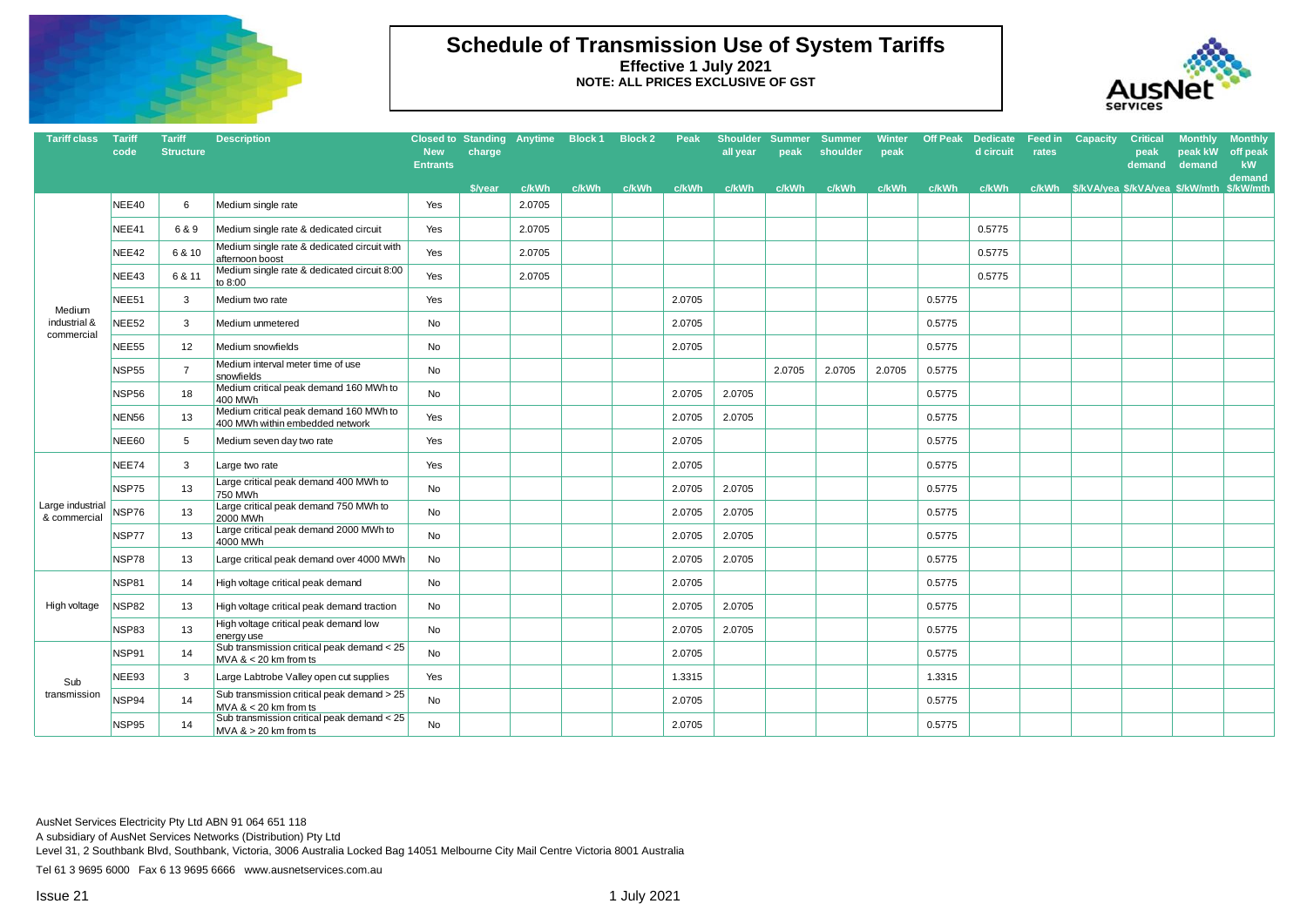

#### **Schedule of Jurisdictional Use of System Tariffs Effective 1 July 2021 NOTE: ALL PRICES EXCLUSIVE OF GST**



| <b>Tariff class</b> | <b>Tariff</b><br>code | <b>Tariff</b><br><b>Structure</b> | <b>Description</b>                                                        | <b>New</b><br><b>Entrants</b> | Closed to Standing Anytime Block 1 Block 2<br>charge |               |        |        | Peak   | Shoulder Summer Summer<br>all year                                              | peak   | shoulder | peak   |        | Winter Off Peak Dedicate Feed in Capacity<br>d circuit | rates | <b>Critical</b><br>peak<br>demand | Monthly<br>peak kW<br>demand | <b>Monthly</b><br>off peak<br>kW |
|---------------------|-----------------------|-----------------------------------|---------------------------------------------------------------------------|-------------------------------|------------------------------------------------------|---------------|--------|--------|--------|---------------------------------------------------------------------------------|--------|----------|--------|--------|--------------------------------------------------------|-------|-----------------------------------|------------------------------|----------------------------------|
|                     |                       |                                   |                                                                           |                               |                                                      | \$/vear c/kWh | c/kWh  | c/kWh  |        | c/kWh c/kWh c/kWh c/kWh c/kWh c/kWh c/kWh c/kWh \$/kVA/vea \$/kVA/vea \$/kW/mth |        |          |        |        |                                                        |       |                                   |                              | demand<br>\$/kW/mth              |
|                     | NEE11                 | $\mathbf{1}$                      | Small single rate                                                         | <b>No</b>                     |                                                      |               | 0.5312 | 0.5312 |        |                                                                                 |        |          |        |        |                                                        |       |                                   |                              |                                  |
|                     | NEE11S                | $\mathbf{1}$                      | Small single rate standard feed in                                        | No                            |                                                      |               | 0.5312 | 0.5312 |        |                                                                                 |        |          |        |        |                                                        |       |                                   |                              |                                  |
|                     | NEE11P                | $\mathbf{1}$                      | Small single rate premium feed in                                         | Yes                           |                                                      |               | 0.5312 | 0.5312 |        |                                                                                 |        |          |        |        |                                                        |       |                                   |                              |                                  |
|                     | NEN11                 | $\overline{1}$                    | Small single rate within embedded network                                 | Yes                           |                                                      |               | 0.5312 | 0.5312 |        |                                                                                 |        |          |        |        |                                                        |       |                                   |                              |                                  |
|                     | NEE <sub>13</sub>     | 1&9                               | Small single rate & dedicated circuit                                     | Yes                           |                                                      |               | 0.5312 | 0.5312 |        |                                                                                 |        |          |        |        | 0.4459                                                 |       |                                   |                              |                                  |
|                     | NEE14                 | 1 & 10                            | Small single rate & dedicated circuit with<br>afternoon boost             | Yes                           |                                                      |               | 0.5312 | 0.5312 |        |                                                                                 |        |          |        |        | 0.4459                                                 |       |                                   |                              |                                  |
|                     | NEE15                 | 1 & 11                            | Small single rate & dedicated circuit 8:00 to<br>8:00                     | Yes                           |                                                      |               | 0.5312 | 0.5312 |        |                                                                                 |        |          |        |        | 0.4459                                                 |       |                                   |                              |                                  |
|                     | NAST <sub>11</sub>    | 16                                | Small residential time of use                                             | No                            |                                                      |               |        |        | 0.5312 |                                                                                 |        |          |        | 0.4459 |                                                        |       |                                   |                              |                                  |
|                     | NAST11S               | 16                                | Small residential time of use standard feed                               | <b>No</b>                     |                                                      |               |        |        | 0.5312 |                                                                                 |        |          |        | 0.4459 |                                                        |       |                                   |                              |                                  |
|                     | NAST11P               | 16                                | Small residential time of use premium feed                                | Yes                           |                                                      |               |        |        | 0.5312 |                                                                                 |        |          |        | 0.4459 |                                                        |       |                                   |                              |                                  |
| Residential         | NAST <sub>13</sub>    | 16 & 9                            | Small residential time of use & dedicated<br>circuit                      | Yes                           |                                                      |               |        |        | 0.5312 |                                                                                 |        |          |        | 0.4459 | 0.4459                                                 |       |                                   |                              |                                  |
|                     | NAST <sub>14</sub>    | 16 & 10                           | Small residential time of use & dedicated<br>circuit with afternoon boost | Yes                           |                                                      |               |        |        | 0.5312 |                                                                                 |        |          |        | 0.4459 | 0.4459                                                 |       |                                   |                              |                                  |
|                     | NAST <sub>15</sub>    | 16 & 11                           | Small residential time of use & dedicated<br>circuit 8:00 to 8:00         | Yes                           |                                                      |               |        |        | 0.5312 |                                                                                 |        |          |        | 0.4459 | 0.4459                                                 |       |                                   |                              |                                  |
|                     | NASN11                | 15                                | Small residential single rate demand                                      | <b>No</b>                     |                                                      | 0.5312        |        |        |        |                                                                                 |        |          |        |        |                                                        |       |                                   |                              |                                  |
|                     | NASN <sub>1S</sub>    | 15                                | Small residential single rate demand<br>standard feed in                  | No                            |                                                      | 0.5312        |        |        |        |                                                                                 |        |          |        |        |                                                        |       |                                   |                              |                                  |
|                     | NASN11P               | 15                                | Small residential single rate demand<br>premium feed in                   | Yes                           |                                                      | 0.5312        |        |        |        |                                                                                 |        |          |        |        |                                                        |       |                                   |                              |                                  |
|                     | NEN <sub>20</sub>     | 3                                 | Small two rate within embedded network                                    | Yes                           |                                                      |               |        |        | 0.5312 |                                                                                 |        |          |        | 0.4459 |                                                        |       |                                   |                              |                                  |
|                     | NEE24                 | $\overline{4}$                    | Small two rate 8:00 to 8:00*                                              | Yes                           |                                                      |               |        |        | 0.5312 |                                                                                 |        |          |        | 0.4459 |                                                        |       |                                   |                              |                                  |
|                     | <b>NSP20</b>          | $\overline{7}$                    | Small interval meter time of use                                          | Yes                           |                                                      |               |        |        |        |                                                                                 | 0.5312 | 0.5312   | 0.5312 | 0.4459 |                                                        |       |                                   |                              |                                  |
|                     | NSP23                 | $\overline{7}$                    | Small interval meter time of use solar<br>installation standard feed in   | Yes                           |                                                      |               |        |        |        |                                                                                 | 0.5312 | 0.5312   | 0.5312 | 0.4459 |                                                        |       |                                   |                              |                                  |
|                     | SSP <sub>23</sub>     | $\overline{7}$                    | Small interval meter time of use solar<br>installation premium feed in    | Yes                           |                                                      |               |        |        |        |                                                                                 | 0.5312 | 0.5312   | 0.5312 | 0.4459 |                                                        |       |                                   |                              |                                  |
|                     | NEE30                 | 9                                 | Small dedicated circuit                                                   | Yes                           |                                                      |               |        |        |        |                                                                                 |        |          |        |        | 0.4459                                                 |       |                                   |                              |                                  |
|                     | NEE31                 | 10                                | Small dedicated circuit with afternoon boost                              | Yes                           |                                                      |               |        |        |        |                                                                                 |        |          |        |        | 0.4459                                                 |       |                                   |                              |                                  |
|                     | NEE32                 | 11                                | Small dedicated circuit 8:00 to 8:00                                      | Yes                           |                                                      |               |        |        |        |                                                                                 |        |          |        |        | 0.4459                                                 |       |                                   |                              |                                  |

1. To be read in conjunction with section 10.5 Tariff structure and charging parameters, and section 10.6 Minimum metering requirements.

2. Prices in Ex GST.

\* Available to customers in rural areas with heating requirements.

AusNet Services Electricity Pty Ltd ABN 91 064 651 118

A subsidiary of AusNet Services Networks (Distribution) Pty Ltd

Level 31, 2 Southbank Blvd, Southbank, Victoria, 3006 Australia Locked Bag 14051 Melbourne City Mail Centre Victoria 8001 Australia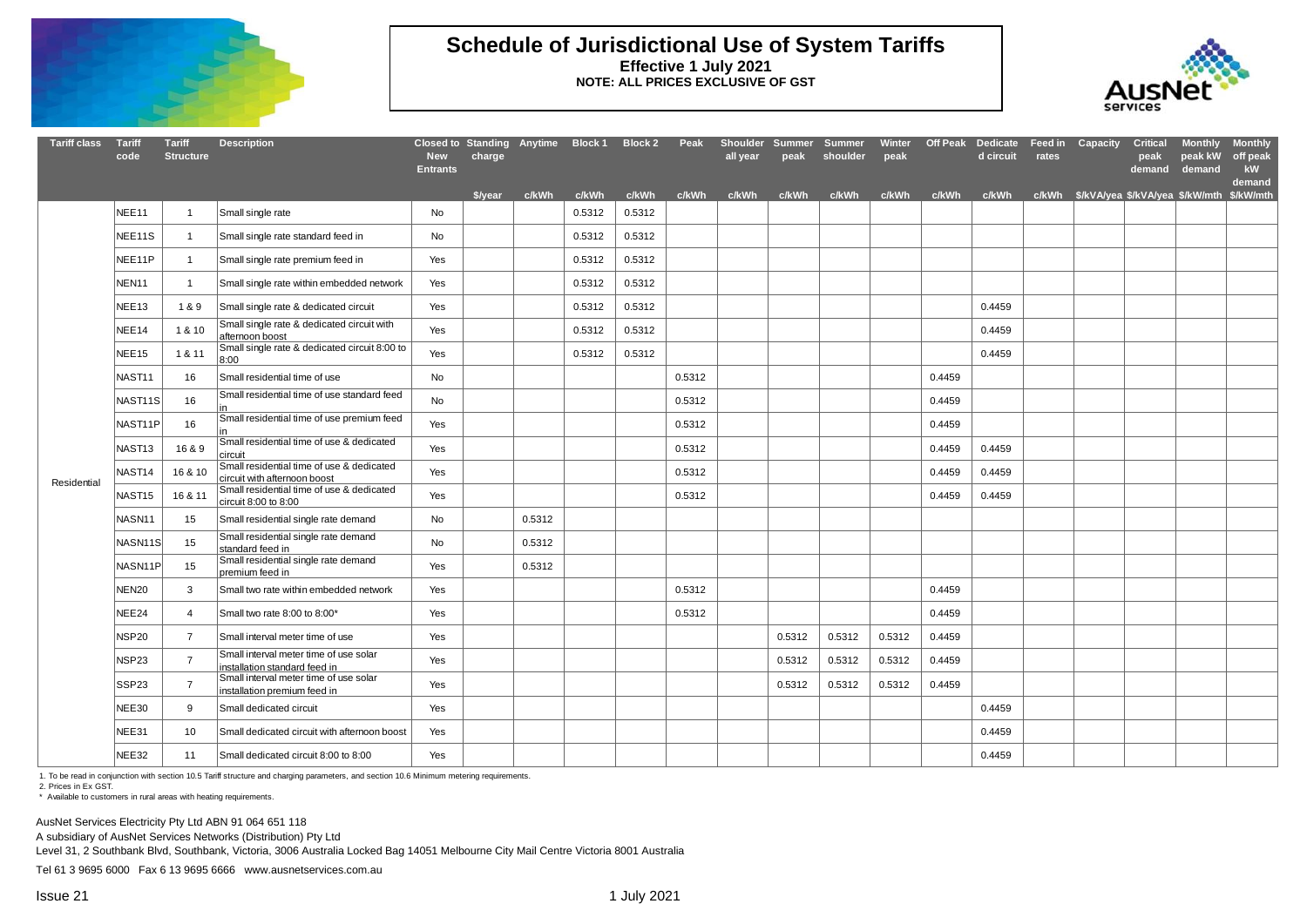

#### **Schedule of Jurisdictional Use of System Tariffs Effective 1 July 2021 NOTE: ALL PRICES EXCLUSIVE OF GST**



| <b>Tariff class</b>             | <b>Tariff</b><br>code | <b>Tariff</b><br><b>Structure</b> | <b>Description</b>                                                      | <b>New</b><br><b>Entrants</b> | Closed to Standing Anytime Block 1 Block 2<br>charge |        |        |        | Peak   | all year    | peak   | Shoulder Summer Summer<br>shoulder                                           | Winter<br>peak |        | <b>Off Peak Dedicate</b><br>d circuit | Feed in<br>rates | Capacity | <b>Critical</b><br>peak<br>demand | <b>Monthly</b><br>peak kW<br>demand | <b>Monthly</b><br>off peak<br>kW<br>demand |
|---------------------------------|-----------------------|-----------------------------------|-------------------------------------------------------------------------|-------------------------------|------------------------------------------------------|--------|--------|--------|--------|-------------|--------|------------------------------------------------------------------------------|----------------|--------|---------------------------------------|------------------|----------|-----------------------------------|-------------------------------------|--------------------------------------------|
|                                 |                       |                                   |                                                                         |                               | \$/vear c/kWh                                        |        | c/kWh  | c/kWh  |        | c/kWh c/kWh |        | c/kWh c/kWh c/kWh c/kWh c/kWh c/kWh s/kVA/vea \$/kVA/vea \$/kW/mth \$/kW/mth |                |        |                                       |                  |          |                                   |                                     |                                            |
|                                 | NEE <sub>12</sub>     | $\mathbf{1}$                      | Small single rate                                                       | No                            |                                                      |        | 0.5312 | 0.5312 |        |             |        |                                                                              |                |        |                                       |                  |          |                                   |                                     |                                            |
|                                 | NEE12S                | $\mathbf{1}$                      | Small single rate standard feed in                                      | No                            |                                                      |        | 0.5312 | 0.5312 |        |             |        |                                                                              |                |        |                                       |                  |          |                                   |                                     |                                            |
|                                 | NEE12P                | $\blacktriangleleft$              | Small single rate premium feed in                                       | Yes                           |                                                      |        | 0.5312 | 0.5312 |        |             |        |                                                                              |                |        |                                       |                  |          |                                   |                                     |                                            |
|                                 | NEN <sub>12</sub>     | $\mathbf{1}$                      | Small single rate within embedded network                               | Yes                           |                                                      |        | 0.5312 | 0.5312 |        |             |        |                                                                              |                |        |                                       |                  |          |                                   |                                     |                                            |
|                                 | NEE16                 | 1&9                               | Small single rate & dedicated circuit                                   | Yes                           |                                                      |        | 0.5312 | 0.5312 |        |             |        |                                                                              |                |        | 0.4459                                |                  |          |                                   |                                     |                                            |
|                                 | NEE17                 | 1 & 10                            | Small single rate & dedicated circuit with<br>afternoon boost           | Yes                           |                                                      |        | 0.5312 | 0.5312 |        |             |        |                                                                              |                |        | 0.4459                                |                  |          |                                   |                                     |                                            |
|                                 | NEE18                 | 1 & 11                            | Small single rate & dedicated circuit 8:00 to<br>8:00                   | Yes                           |                                                      |        | 0.5312 | 0.5312 |        |             |        |                                                                              |                |        | 0.4459                                |                  |          |                                   |                                     |                                            |
|                                 | NAST <sub>12</sub>    | 17                                | Small business time of use                                              | No                            |                                                      |        |        |        | 0.5312 |             |        |                                                                              |                | 0.4459 |                                       |                  |          |                                   |                                     |                                            |
|                                 | NAST12S               | 17                                | Small business time of use standard feed in                             | No                            |                                                      |        |        |        | 0.5312 |             |        |                                                                              |                | 0.4459 |                                       |                  |          |                                   |                                     |                                            |
|                                 | NAST12P               | 17                                | Small business time of use premium feed in                              | Yes                           |                                                      |        |        |        | 0.5312 |             |        |                                                                              |                | 0.4459 |                                       |                  |          |                                   |                                     |                                            |
| Small industria<br>& commercial | NASN12                | 15                                | Small business single rate demand                                       | No                            |                                                      | 0.5312 |        |        |        |             |        |                                                                              |                |        |                                       |                  |          |                                   |                                     |                                            |
|                                 | NASN <sub>12S</sub>   | 15                                | Small business single rate demand<br>standard feed in                   | No                            |                                                      | 0.5312 |        |        |        |             |        |                                                                              |                |        |                                       |                  |          |                                   |                                     |                                            |
|                                 | NASN12P               | 15                                | Small business single rate demand<br>premium feed in                    | Yes                           |                                                      | 0.5312 |        |        |        |             |        |                                                                              |                |        |                                       |                  |          |                                   |                                     |                                            |
|                                 | NASN19                | 15                                | Business > 40 MWh single rate demand                                    | No                            |                                                      | 0.5312 |        |        |        |             |        |                                                                              |                |        |                                       |                  |          |                                   |                                     |                                            |
|                                 | NASN21                | 2                                 | Business > 40 MWh two rate demand                                       | <b>No</b>                     |                                                      |        |        |        | 0.5312 |             |        |                                                                              |                | 0.4459 |                                       |                  |          |                                   |                                     |                                            |
|                                 | NASN2S                | 2                                 | Business > 40 MWh two rate demand<br>standard feed in                   | No                            |                                                      |        |        |        | 0.5312 |             |        |                                                                              |                | 0.4459 |                                       |                  |          |                                   |                                     |                                            |
|                                 | NASN2P                | $\overline{2}$                    | Business > 40 MWh two rate demand<br>premium feed in                    | Yes                           |                                                      |        |        |        | 0.5312 |             |        |                                                                              |                | 0.4459 |                                       |                  |          |                                   |                                     |                                            |
|                                 | <b>NEN21</b>          | 3                                 | Small two rate within embedded network                                  | Yes                           |                                                      |        |        |        | 0.5312 |             |        |                                                                              |                | 0.4459 |                                       |                  |          |                                   |                                     |                                            |
|                                 | NSP21                 | $\overline{7}$                    | Small interval meter time of use                                        | Yes                           |                                                      |        |        |        |        |             | 0.5312 | 0.5312                                                                       | 0.5312         | 0.4459 |                                       |                  |          |                                   |                                     |                                            |
|                                 | NSP27                 | $\overline{7}$                    | Small interval meter low peak time of use                               | Yes                           |                                                      |        |        |        |        |             | 0.5312 | 0.5312                                                                       | 0.5312         | 0.4459 |                                       |                  |          |                                   |                                     |                                            |
|                                 | SSP27                 | $\overline{7}$                    | Small interval meter time of use solar<br>installation standard feed in | Yes                           |                                                      |        |        |        |        |             | 0.5312 | 0.5312                                                                       | 0.5312         | 0.4459 |                                       |                  |          |                                   |                                     |                                            |
|                                 | SSP21                 | $\overline{7}$                    | Small interval meter time of use solar<br>installation premium feed in  | Yes                           |                                                      |        |        |        |        |             | 0.5312 | 0.5312                                                                       | 0.5312         | 0.4459 |                                       |                  |          |                                   |                                     |                                            |

AusNet Services Electricity Pty Ltd ABN 91 064 651 118

A subsidiary of AusNet Services Networks (Distribution) Pty Ltd

Level 31, 2 Southbank Blvd, Southbank, Victoria, 3006 Australia Locked Bag 14051 Melbourne City Mail Centre Victoria 8001 Australia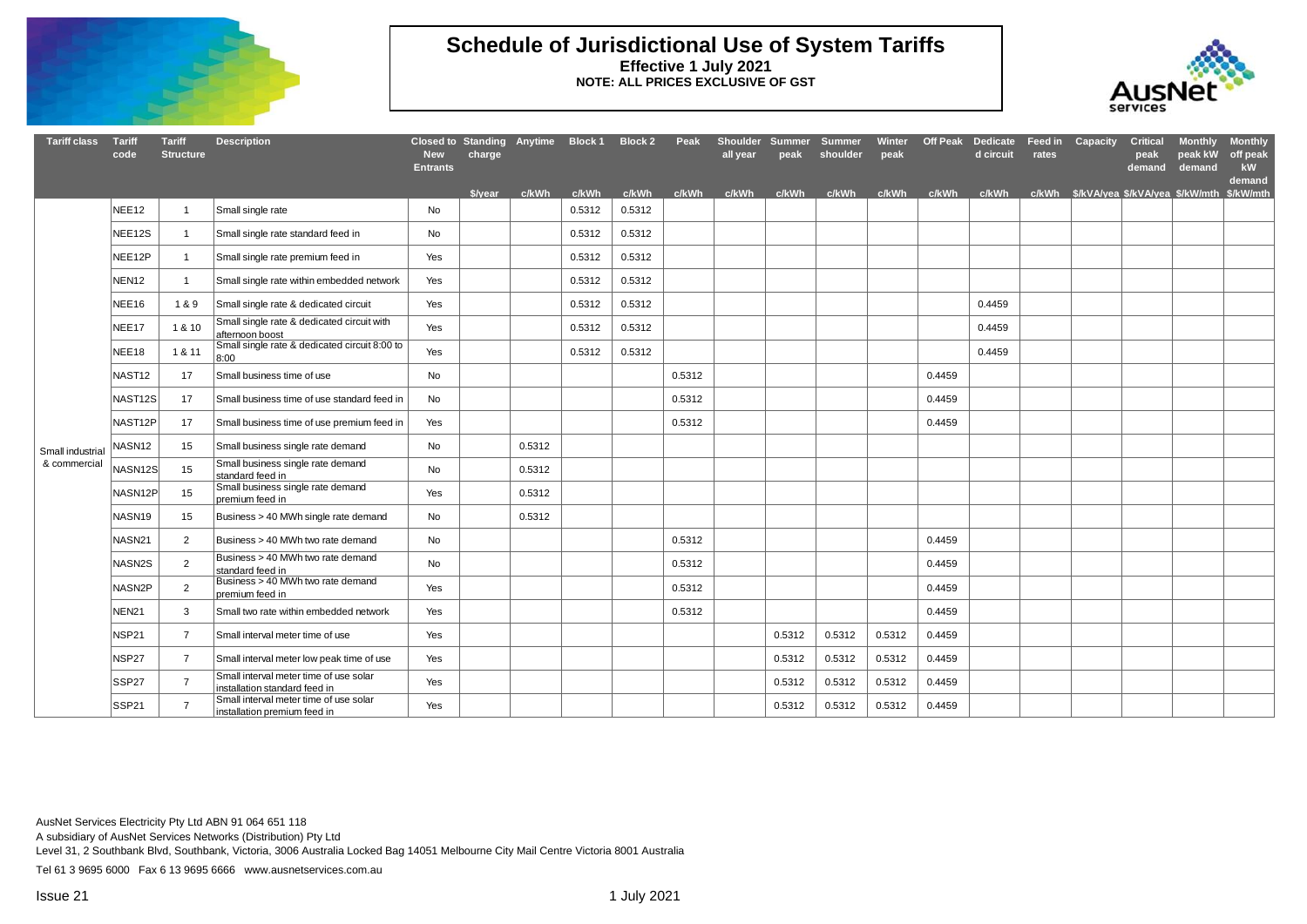

#### **Schedule of Jurisdictional Use of System Tariffs Effective 1 July 2021 NOTE: ALL PRICES EXCLUSIVE OF GST**



| <b>Tariff class</b>              | <b>Tariff</b><br>code | <b>Tariff</b><br><b>Structure</b> | <b>Description</b>                                                        | <b>New</b><br><b>Entrants</b> | Closed to Standing Anytime Block 1 Block 2<br>charge |        |       |       | Peak   | Shoulder Summer<br>all year | peak  | Summer<br>shoulder | Winter<br>peak |        | Off Peak Dedicate Feed in Capacity<br>d circuit | rates |                                       | <b>Critical</b><br>peak<br>demand | <b>Monthly</b><br>peak kW<br>demand | <b>Monthly</b><br>off peak<br><b>kW</b><br>demand |
|----------------------------------|-----------------------|-----------------------------------|---------------------------------------------------------------------------|-------------------------------|------------------------------------------------------|--------|-------|-------|--------|-----------------------------|-------|--------------------|----------------|--------|-------------------------------------------------|-------|---------------------------------------|-----------------------------------|-------------------------------------|---------------------------------------------------|
|                                  |                       |                                   |                                                                           |                               | \$/vear                                              | c/kWh  | c/kWh | c/kWh | c/kWh  | c/kWh                       | c/kWh | c/kWh              | c/kWh          | c/kWh  | c/kWh                                           |       | c/kWh \$/kVA/yea \$/kVA/yea \$/kW/mth |                                   |                                     | \$/kW/mth                                         |
|                                  | NEE40                 | 6                                 | Medium single rate                                                        | Yes                           |                                                      | 0.5312 |       |       |        |                             |       |                    |                |        |                                                 |       |                                       |                                   |                                     |                                                   |
|                                  | NEE41                 | 6 & 9                             | Medium single rate & dedicated circuit                                    | Yes                           |                                                      | 0.5312 |       |       |        |                             |       |                    |                |        | 0.4459                                          |       |                                       |                                   |                                     |                                                   |
|                                  | NEE42                 | 6 & 10                            | Medium single rate & dedicated circuit with<br>afternoon boost            | Yes                           |                                                      | 0.5312 |       |       |        |                             |       |                    |                |        | 0.4459                                          |       |                                       |                                   |                                     |                                                   |
|                                  | NEE43                 | 6 & 11                            | Medium single rate & dedicated circuit 8:00<br>to 8:00                    | Yes                           |                                                      | 0.5312 |       |       |        |                             |       |                    |                |        | 0.4459                                          |       |                                       |                                   |                                     |                                                   |
| Medium                           | NEE51                 | 3                                 | Medium two rate                                                           | Yes                           |                                                      |        |       |       | 0.5312 |                             |       |                    |                | 0.4459 |                                                 |       |                                       |                                   |                                     |                                                   |
| industrial &<br>commercial       | NEE <sub>52</sub>     | 3                                 | Medium unmetered                                                          | No                            |                                                      |        |       |       | 0.5312 |                             |       |                    |                | 0.4459 |                                                 |       |                                       |                                   |                                     |                                                   |
|                                  | NEE <sub>55</sub>     | 12                                | Medium snowfields                                                         | No                            | 214.29                                               |        |       |       |        |                             |       |                    |                |        |                                                 |       |                                       |                                   |                                     |                                                   |
|                                  | <b>NSP55</b>          | $\overline{7}$                    | Medium interval meter time of use<br>snowfields                           | No                            | 214.29                                               |        |       |       |        |                             |       |                    |                |        |                                                 |       |                                       |                                   |                                     |                                                   |
|                                  | NSP56                 | 18                                | Medium critical peak demand 160 MWh to<br>400 MWh                         | No                            | 249.39                                               |        |       |       |        |                             |       |                    |                |        |                                                 |       |                                       |                                   |                                     |                                                   |
|                                  | <b>NEN56</b>          | 13                                | Medium critical peak demand 160 MWh to<br>400 MWh within embedded network | Yes                           | 249.39                                               |        |       |       |        |                             |       |                    |                |        |                                                 |       |                                       |                                   |                                     |                                                   |
|                                  | NEE60                 | 5                                 | Medium seven day two rate                                                 | Yes                           | 214.29                                               |        |       |       |        |                             |       |                    |                |        |                                                 |       |                                       |                                   |                                     |                                                   |
|                                  | NEE74                 | 3                                 | Large two rate                                                            | Yes                           | 249.39                                               |        |       |       |        |                             |       |                    |                |        |                                                 |       |                                       |                                   |                                     |                                                   |
|                                  | NSP75                 | 13                                | Large critical peak demand 400 MWh to<br>750 MWh                          | No                            | 249.39                                               |        |       |       |        |                             |       |                    |                |        |                                                 |       |                                       |                                   |                                     |                                                   |
| Large industrial<br>& commercial | NSP76                 | 13                                | Large critical peak demand 750 MWh to<br>2000 MWh                         | No                            | 249.39                                               |        |       |       |        |                             |       |                    |                |        |                                                 |       |                                       |                                   |                                     |                                                   |
|                                  | NSP77                 | 13                                | Large critical peak demand 2000 MWh to<br>4000 MWh                        | No                            | 249.39                                               |        |       |       |        |                             |       |                    |                |        |                                                 |       |                                       |                                   |                                     |                                                   |
|                                  | NSP78                 | 13                                | Large critical peak demand over 4000 MWh                                  | No                            | 249.39                                               |        |       |       |        |                             |       |                    |                |        |                                                 |       |                                       |                                   |                                     |                                                   |
|                                  | NSP81                 | 14                                | High voltage critical peak demand                                         | No                            | 249.39                                               |        |       |       |        |                             |       |                    |                |        |                                                 |       |                                       |                                   |                                     |                                                   |
| High voltage                     | <b>NSP82</b>          | 13                                | High voltage critical peak demand traction                                | No                            | 249.39                                               |        |       |       |        |                             |       |                    |                |        |                                                 |       |                                       |                                   |                                     |                                                   |
|                                  | NSP83                 | 13                                | High voltage critical peak demand low<br>energy use                       | No                            | 249.39                                               |        |       |       |        |                             |       |                    |                |        |                                                 |       |                                       |                                   |                                     |                                                   |
|                                  | NSP91                 | 14                                | Sub transmission critical peak demand < 25<br>$MVA < 20$ km from ts       | No                            | 249.39                                               |        |       |       |        |                             |       |                    |                |        |                                                 |       |                                       |                                   |                                     |                                                   |
| Sub                              | NEE93                 | 3                                 | Large Labtrobe Valley open cut supplies                                   | Yes                           |                                                      |        |       |       |        |                             |       |                    |                |        |                                                 |       |                                       |                                   |                                     |                                                   |
| transmission                     | NSP94                 | 14                                | Sub transmission critical peak demand > 25<br>MVA $<$ 20 km from ts       | No                            | 249.39                                               |        |       |       |        |                             |       |                    |                |        |                                                 |       |                                       |                                   |                                     |                                                   |
|                                  | NSP95                 | 14                                | Sub transmission critical peak demand < 25<br>$MVA$ & > 20 km from ts     | No                            | 249.39                                               |        |       |       |        |                             |       |                    |                |        |                                                 |       |                                       |                                   |                                     |                                                   |

AusNet Services Electricity Pty Ltd ABN 91 064 651 118

A subsidiary of AusNet Services Networks (Distribution) Pty Ltd

Level 31, 2 Southbank Blvd, Southbank, Victoria, 3006 Australia Locked Bag 14051 Melbourne City Mail Centre Victoria 8001 Australia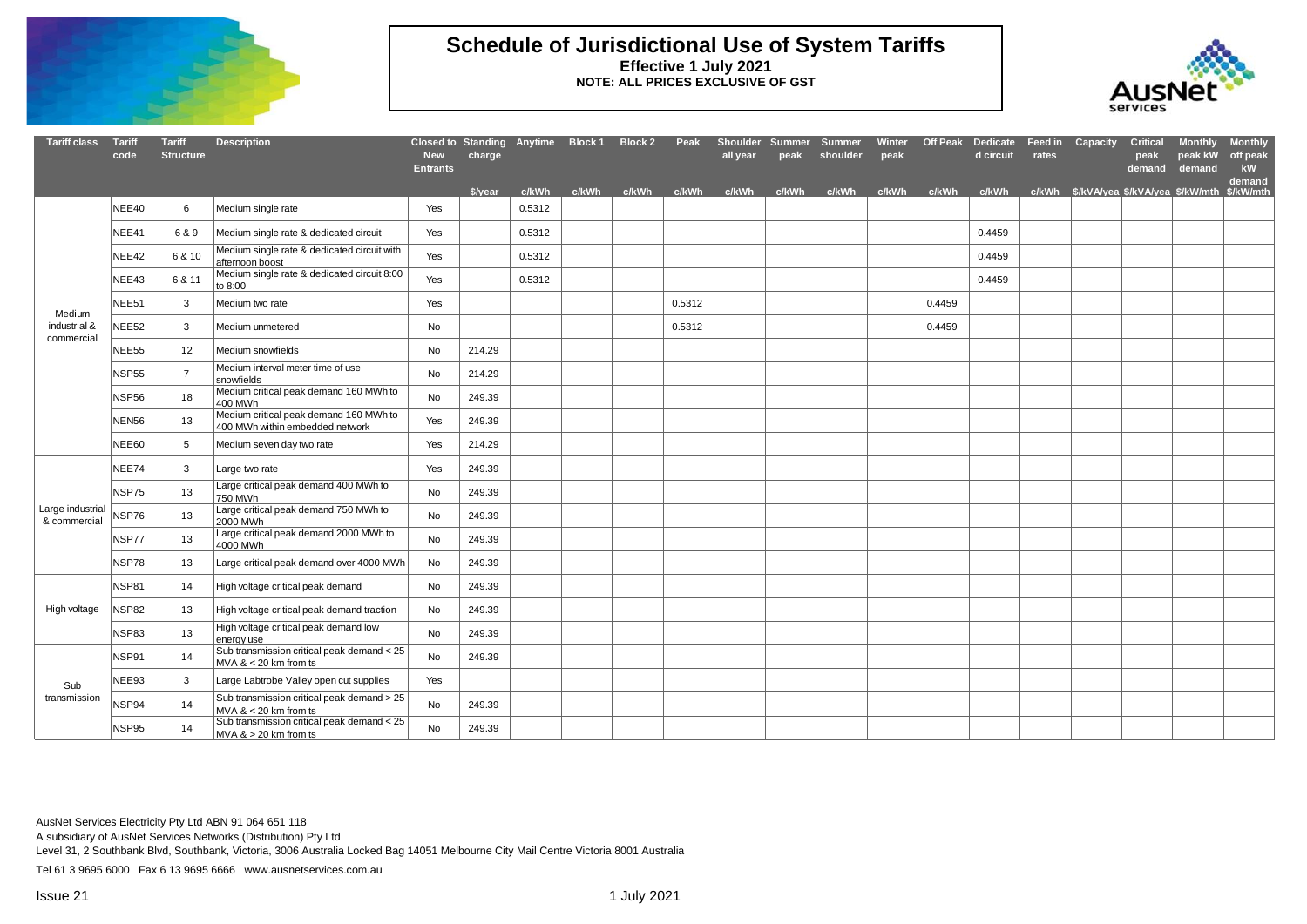

## **Tariff Structure Effective 1 July 2021 NOTE: ALL PRICES EXCLUSIVE OF GST**



| <b>Tariff structure</b> | <b>Charging parameter</b>                                                           | Unit                                                       | <b>Tariff structure description</b>                                                                                                                                                                                                                                                 |
|-------------------------|-------------------------------------------------------------------------------------|------------------------------------------------------------|-------------------------------------------------------------------------------------------------------------------------------------------------------------------------------------------------------------------------------------------------------------------------------------|
|                         | Standing charge<br>Inclining block 1<br>Inclining block 2                           | \$/yr<br>c/kWh<br>c/kWh                                    | 1020 kWh/qtr<br>kWh balance                                                                                                                                                                                                                                                         |
| $\overline{2}$          | Standing charge<br>Peak<br>Off peak<br>Demand                                       | \$/yr<br>c/kWh<br>c/kWh<br>\$/kW/mth                       | 7:00 AM to 11:00 PM Monday to Friday<br>All other times<br>3:00PM to 9:00PM ADST Monday to Friday. Peak season - December to March, Off Peak - All other months                                                                                                                     |
| 3                       | Standing charge<br>Peak<br>Off peak                                                 | \$/yr<br>c/kWh<br>c/kWh                                    | 7:00 AM to 11:00 PM Monday to Friday<br>All other times                                                                                                                                                                                                                             |
| $\overline{\mathsf{4}}$ | Standing charge<br>Peak<br>Off peak                                                 | \$/yr<br>c/kWh<br>c/kWh                                    | 8:00 AM to 8:00 PM Monday to Friday<br>All other times                                                                                                                                                                                                                              |
| 5                       | Standing charge<br>Peak<br>Off peak                                                 | \$/yr<br>c/kWh<br>c/kWh                                    | 7:00 AM to 11:00 PM Monday to Sunday<br>All other times                                                                                                                                                                                                                             |
| 6                       | Standing charge<br>Energy                                                           | \$/yr<br>c/kWh                                             | All energy                                                                                                                                                                                                                                                                          |
|                         | Standing charge<br>Summer peak<br>Summer shoulder<br>Winter peak<br>Off peak        | \$/yr<br>c/kWh<br>c/kWh<br>c/kWh<br>c/kWh                  | 2:00 PM to 6:00 PM Monday to Friday, December to March<br>12:00 PM to 2:00 PM and 6:00 PM to 8:00 PM Monday to Friday, December to March<br>4:00 PM to 8:00 PM Monday to Friday, June to August<br>All other times                                                                  |
| 8                       | Standing charge<br>Summer<br>Peak<br>Shoulder<br>Off peak                           | \$/yr<br>c/kWh<br>c/kWh<br>c/kWh                           | 2:00 AM AEST First Sunday in October to 2:00 AM AEST First Sunday in April<br>3:00 PM to 9:00 PM Monday to Friday<br>7:00 AM to 3:00 PM and 9:00 PM to 10:00 PM Monday to Friday, 7:00 AM to 10:00 PM Saturday to Sunday<br>All other times<br>AEDT in summer, AEST all other times |
| $\vert$ 9               | Standing charge<br>Dedicated circuit                                                | \$/yr<br>c/kWh                                             | 11:00 PM to 7:00 AM Monday to Sunday                                                                                                                                                                                                                                                |
| 10                      | Standing charge<br>Dedicated circuit                                                | \$/yr<br>c/kWh                                             | 11:00 PM to 7:00 AM and 1:00 PM to 4:00 PM Monday to Sunday                                                                                                                                                                                                                         |
| 11                      | Standing charge<br>Dedicated circuit                                                | \$/yr<br>c/kWh                                             | 6 or 8 Hrs between 8:00 PM to 8:00 AM Monday to Sunday                                                                                                                                                                                                                              |
| 12                      | Standing charge<br>Peak<br>Off peak                                                 | \$/yr<br>c/kWh<br>c/kWh                                    | 1 May to 30 September<br>All other times                                                                                                                                                                                                                                            |
| 13                      | Standing charge<br>Peak<br>Shoulder<br>Off peak<br>Capacity<br>Critical peak demand | \$/yr<br>c/kWh<br>c/kWh<br>c/kWh<br>\$/kVA/yr<br>\$/kVA/yr | 7:00 AM to 10:00 AM and 4:00 PM to 11:00 PM Monday to Friday<br>10:00 AM to 4:00 PM Monday to Friday<br>All other times<br><b>Fixed value</b><br>Average of five recorded between 3:00 PM and 7:00 PM ADST on five days nominated in advance                                        |
| 14                      | Standing charge<br>Peak<br>Off peak<br>Capacity<br>Critical peak demand             | \$/yr<br>c/kWh<br>c/kWh<br>\$/kVA/yr<br>\$/kVA/yr          | 7:00 AM to 11:00 PM Monday to Friday<br>All other times<br><b>Fixed value</b><br>Average of five recorded between 3:00 PM and 7:00 PM ADST on five days nominated in advance                                                                                                        |
| 15                      | Standing charge<br>Anytime<br>Monthly demand                                        | \$/yr<br>c/kWh<br>\$/kW/mth                                | All energy<br>3:00 PM to 9:00 PM ADST Monday to Friday. Peak season - December to March, Off Peak Season - All other months                                                                                                                                                         |
| 16                      | Standing charge<br>Peak<br>Off peak                                                 | \$/yr<br>c/kWh<br>c/kWh                                    | 3:00 PM to 9:00 PM Monday to Sunday (local time)<br>All other times                                                                                                                                                                                                                 |
| 17                      | Standing charge<br>Peak<br>Off peak                                                 | \$/yr<br>c/kWh<br>c/kWh                                    | 9:00 AM to 9:00 PM Monday to Friday (local time)<br>All other times                                                                                                                                                                                                                 |

AusNet Services Electricity Pty Ltd ABN 91 064 651 118

A subsidiary of AusNet Services Networks (Distribution) Pty Ltd

Level 31, 2 Southbank Blvd, Southbank, Victoria, 3006 Australia Locked Bag 14051 Melbourne City Mail Centre Victoria 8001 Australia